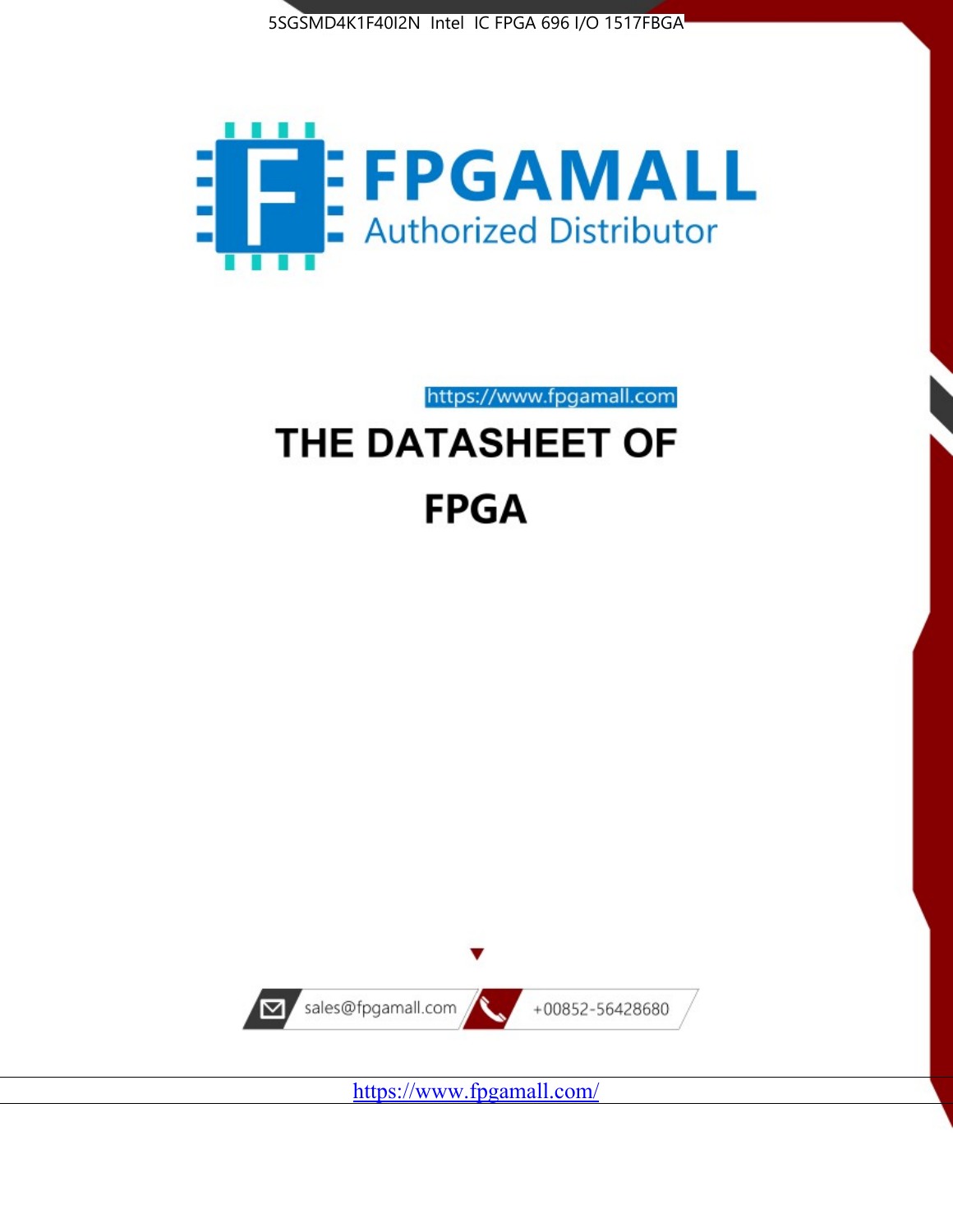# **Stratix V Device Overview**

**SV51001 [Subscribe](https://www.altera.com/servlets/subscriptions/alert?id=SV51001) [Send Feedback](mailto:FPGAtechdocfeedback@intel.com?subject=Feedback%20on%20(SV51001%202020.06.15)%20Stratix%20V%20Device%20Overview&body=We%20appreciate%20your%20feedback.%20In%20your%20comments,%20also%20specify%20the%20page%20number%20or%20paragraph.%20Thank%20you.)** 

Altera's 28-nm Stratix® V FPGAs include innovations such as an enhanced core architecture, integrated transceivers up to 28.05 gigabits per second (Gbps), and a unique array of integrated hard intellectual property (IP) blocks.

With these innovations, Stratix V FPGAs deliver a new class of application-targeted devices optimized for:

- Bandwidth-centric applications and protocols, including PCI Express® (PCIe®) Gen3
- Data-intensive applications for 40G/100G and beyond
- High-performance, high-precision digital signal processing (DSP) applications

Stratix V devices are available in four variants (GT, GX, GS, and E), each targeted for a different set of applications. For higher volume production, you can prototype with Stratix V FPGAs and use the low-risk, low-cost path to HardCopy® V ASICs.

#### **Related Information**

2020.06.15

#### **[Stratix V Device Handbook: Known Issues](http://www.altera.com/support/kdb/solutions/rd08242010_83.html)**

Lists the planned updates to the *Stratix V Device Handbook* chapters.

### **Stratix V Family Variants**

The Stratix V device family contains the GT, GX, GS, and E variants.

**Stratix V GT** devices, with both 28.05-Gbps and 12.5-Gbps transceivers, are optimized for applications that require ultra-high bandwidth and performance in areas such as 40G/100G/400G optical communica‐ tions systems and optical test systems. 28.05-Gbps and 12.5-Gbps transceivers are also known as GT and GX channels, respectively.

**Stratix V GX** devices offer up to 66 integrated transceivers with 14.1-Gbps data rate capability. These transceivers also support backplane and optical interface applications. These devices are optimized for high-performance, high-bandwidth applications such as 40G/100G optical transport, packet processing, and traffic management found in wireline, military communications, and network test equipment markets.

**Stratix V GS** devices have an abundance of variable precision DSP blocks, supporting up to 3,926 18x18 or 1,963 27x27 multipliers. In addition, Stratix V GS devices offer integrated transceivers with 14.1-Gbps data rate capability. These transceivers also support backplane and optical interface applications. These devices are optimized for transceiver-based DSP-centric applications found in wireline, military, broadcast, and high-performance computing markets.

**Stratix V E** devices offer the highest logic density within the Stratix V family with nearly one million logic elements (LEs) in the largest device. These devices are optimized for applications such as ASIC and system emulation, diagnostic imaging, and instrumentation.

**[ISO](http://www.altera.com/support/devices/reliability/certifications/rel-certifications.html) [9001:2015](http://www.altera.com/support/devices/reliability/certifications/rel-certifications.html) [Registered](http://www.altera.com/support/devices/reliability/certifications/rel-certifications.html)**



\*Other names and brands may be claimed as the property of others.

Intel Corporation. All rights reserved. Intel, the Intel logo, Altera, Arria, Cyclone, Enpirion, MAX, Nios, Quartus and Stratix words and logos are trademarks of Intel Corporation or its subsidiaries in the U.S. and/or other countries. Intel warrants performance of its FPGA and semiconductor products to current specifications in accordance with Intel's standard warranty, but reserves the right to make changes to any products and services at any time without notice. Intel assumes no responsibility or liability arising out of the application or use of any information, product, or service described herein except as expressly agreed to in writing by Intel. Intel customers are advised to obtain the latest version of device specifications before relying on any published information and before placing orders for products or services.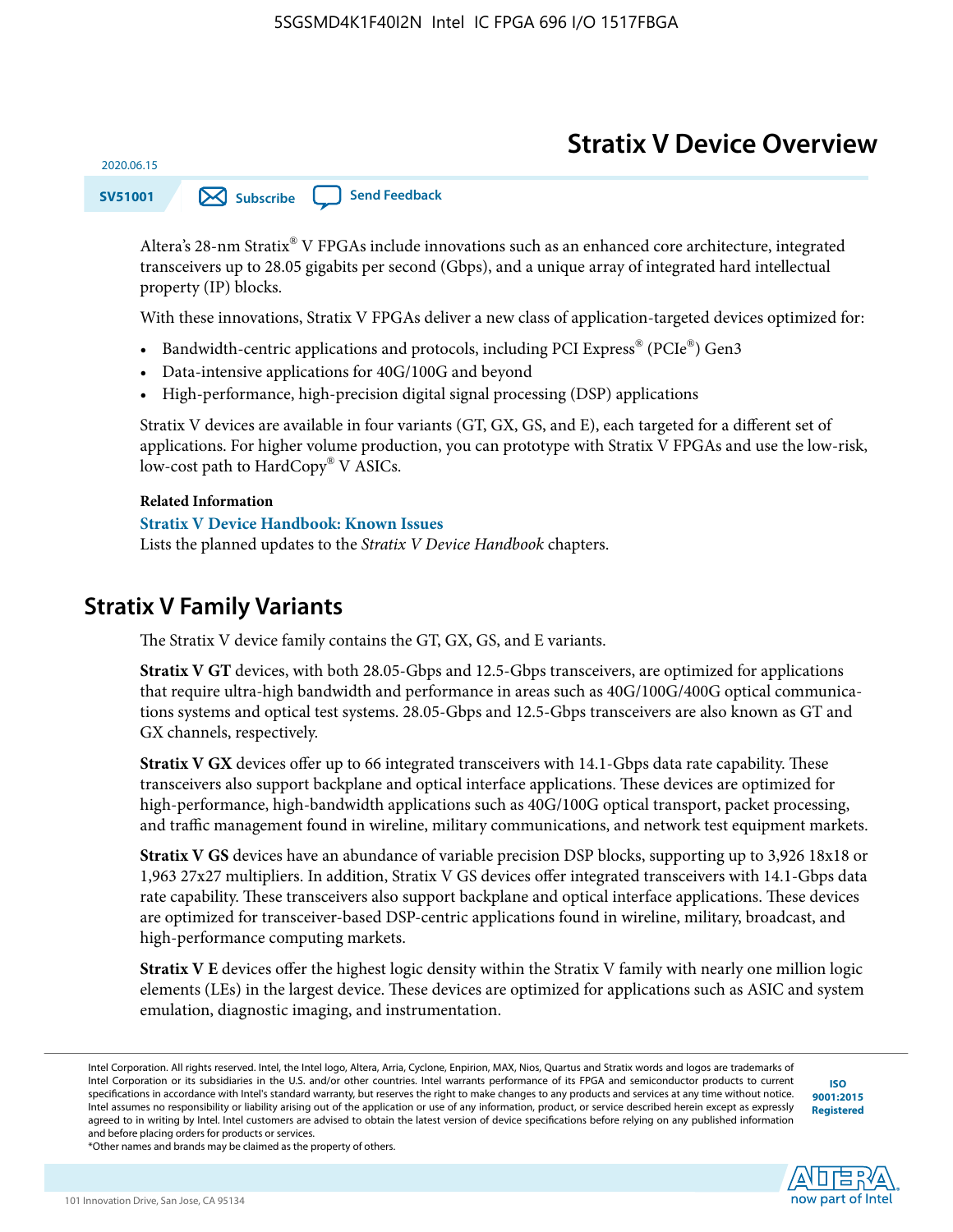#### **2 Stratix V Features Summary**

Common to all Stratix V family variants are a rich set of high-performance building blocks, including a redesigned adaptive logic module (ALM), 20 Kbit (M20K) embedded memory blocks, variable precision DSP blocks, and fractional phase-locked loops (PLLs). All of these building blocks are interconnected by Altera's superior multi-track routing architecture and comprehensive fabric clocking network.

Also common to Stratix V devices is the new Embedded HardCopy Block, which is a customizable hard IP block that leverages Altera's unique HardCopy ASIC capabilities. The Embedded HardCopy Block in Stratix V FPGAs is used to harden IP instantiation of PCIe Gen3, Gen2, and Gen1.

### **Stratix V Features Summary**

#### **Table 1: Summary of Features for Stratix V Devices**

| <b>Feature</b>                   | <b>Description</b>                                                                                                                                                                                                                                                                                                                                                                                                         |
|----------------------------------|----------------------------------------------------------------------------------------------------------------------------------------------------------------------------------------------------------------------------------------------------------------------------------------------------------------------------------------------------------------------------------------------------------------------------|
| Technology                       | 28-nm TSMC process technology<br>0.85-V or 0.9-V core voltage                                                                                                                                                                                                                                                                                                                                                              |
| Low-power serial<br>transceivers | 28.05-Gbps transceivers on Stratix V GT devices<br>$\bullet$<br>Electronic dispersion compensation (EDC) for XFP, SFP+, QSFP, CFP<br>optical module support<br>Adaptive linear and decision feedback equalization<br>$\bullet$<br>Transmitter pre-emphasis and de-emphasis<br>Dynamic reconfiguration of individual channels<br>$\bullet$<br>On-chip instrumentation (EyeQ non-intrusive data eye monitoring)<br>$\bullet$ |
| Backplane capability             | 600-Megabits per second (Mbps) to 12.5-Gbps data rate capability<br>$\bullet$                                                                                                                                                                                                                                                                                                                                              |
| General-purpose I/Os<br>(GPIOs)  | 1.6-Gbps LVDS<br>1,066-MHz external memory interface<br>$\bullet$<br>On-chip termination (OCT)<br>$\bullet$<br>1.2-V to 3.3-V interfacing for all Stratix V devices                                                                                                                                                                                                                                                        |
| Embedded HardCopy<br>Block       | PCIe Gen3, Gen2, and Gen1 complete protocol stack, x1/x2/x4/x8 end<br>$\bullet$<br>point and root port                                                                                                                                                                                                                                                                                                                     |
| Embedded transceiver<br>hard IP  | Interlaken physical coding sublayer (PCS)<br>$\bullet$<br>Gigabit Ethernet (GbE) and XAUI PCS<br>$\bullet$<br>10G Ethernet PCS<br>Serial RapidIO® (SRIO) PCS<br>$\bullet$<br>Common Public Radio Interface (CPRI) PCS<br>$\bullet$<br>Gigabit Passive Optical Networking (GPON) PCS<br>$\bullet$                                                                                                                           |
| Power management                 | Programmable Power Technology<br>$\bullet$<br>Quartus II integrated PowerPlay Power Analysis<br>$\bullet$                                                                                                                                                                                                                                                                                                                  |

**Altera Corporation** 

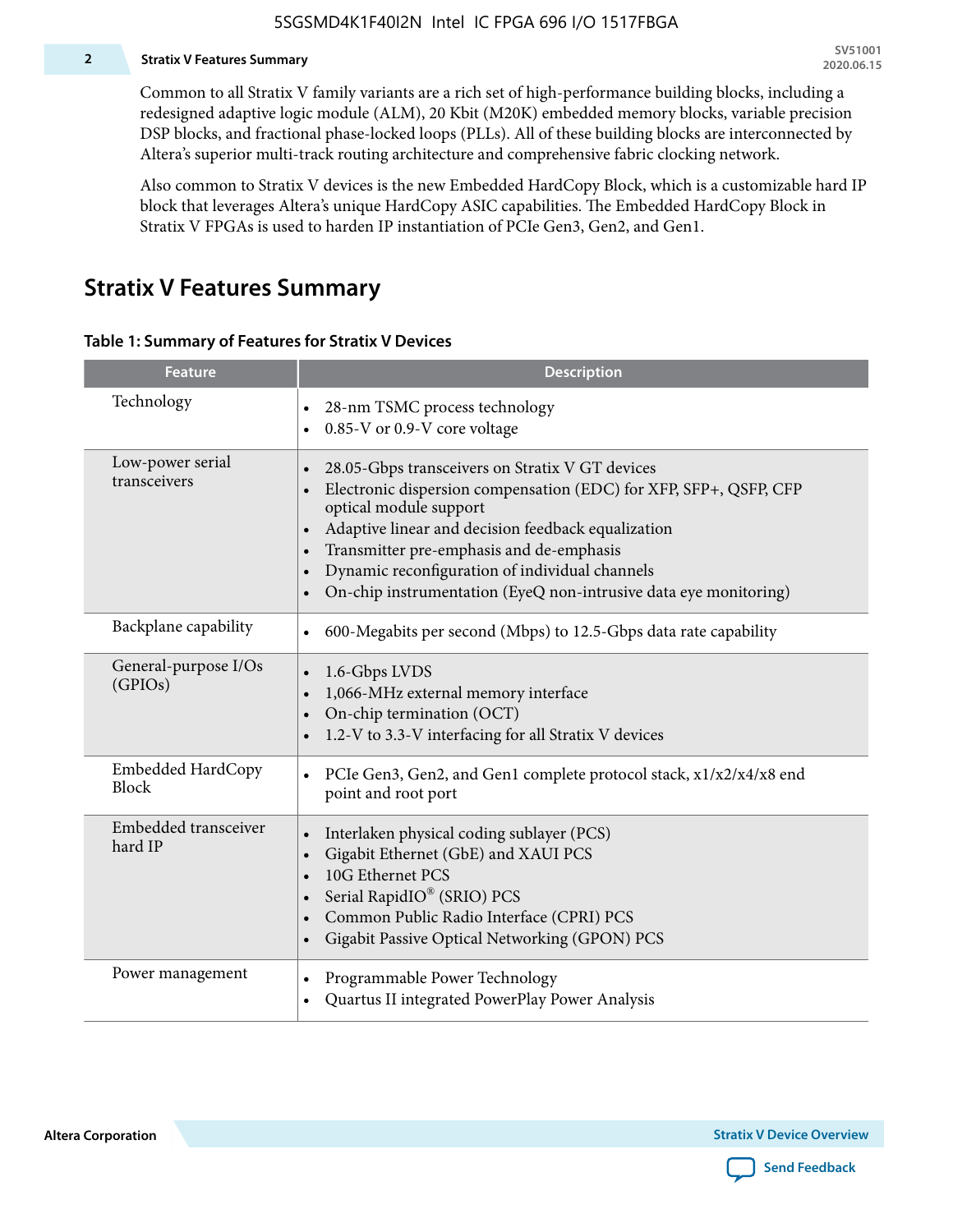| <b>Feature</b>                   | <b>Description</b>                                                                                                                                                                                                                                                                                                                                                                                  |
|----------------------------------|-----------------------------------------------------------------------------------------------------------------------------------------------------------------------------------------------------------------------------------------------------------------------------------------------------------------------------------------------------------------------------------------------------|
| High-performance core<br>fabric  | Enhanced ALM with four registers<br>Improved routing architecture reduces congestion and improves compile<br>times                                                                                                                                                                                                                                                                                  |
| Embedded memory<br>blocks        | M20K: 20-Kbit with hard error correction code (ECC)<br>MLAB: 640-bit<br>$\bullet$                                                                                                                                                                                                                                                                                                                   |
| Variable precision DSP<br>blocks | Up to 600 MHz performance<br>$\bullet$<br>Natively support signal processing with precision ranging from 9x9 up to<br>54x54<br>New native 27x27 multiply mode<br>64-bit accumulator and cascade for systolic finite impulse responses (FIRs)<br>Embedded internal coefficient memory<br>Pre-adder/subtractor improves efficiency<br>Increased number of outputs allows more independent multipliers |
| <b>Fractional PLLs</b>           | Fractional mode with third-order delta-sigma modulation<br>$\bullet$<br>Integer mode<br>$\bullet$<br>Precision clock synthesis, clock delay compensation, and zero delay buffer<br>$\bullet$<br>(ZDB)                                                                                                                                                                                               |
| Clock networks                   | 800-MHz fabric clocking<br>Global, quadrant, and peripheral clock networks<br>Unused clock networks can be powered down to reduce dynamic power                                                                                                                                                                                                                                                     |
| Device configuration             | Serial and parallel flash interface<br>$\bullet$<br>Enhanced advanced encryption standard (AES) design security features<br>$\bullet$<br>Tamper protection<br>$\bullet$<br>Partial and dynamic reconfiguration<br>$\bullet$<br>Configuration via Protocol (CvP)                                                                                                                                     |
| High-performance<br>packaging    | Multiple device densities with identical package footprints enables seamless<br>$\bullet$<br>migration between different FPGA densities<br>FBGA packaging with on-package decoupling capacitors<br>$\bullet$<br>Lead and RoHS-compliant lead-free options                                                                                                                                           |
| HardCopy V migration             |                                                                                                                                                                                                                                                                                                                                                                                                     |

# **Stratix V Family Plan**

The following tables list the features of the different Stratix V devices.

The information in this section is correct at the time of publication. For the latest information and to get more details, refer to the Altera Product Selector.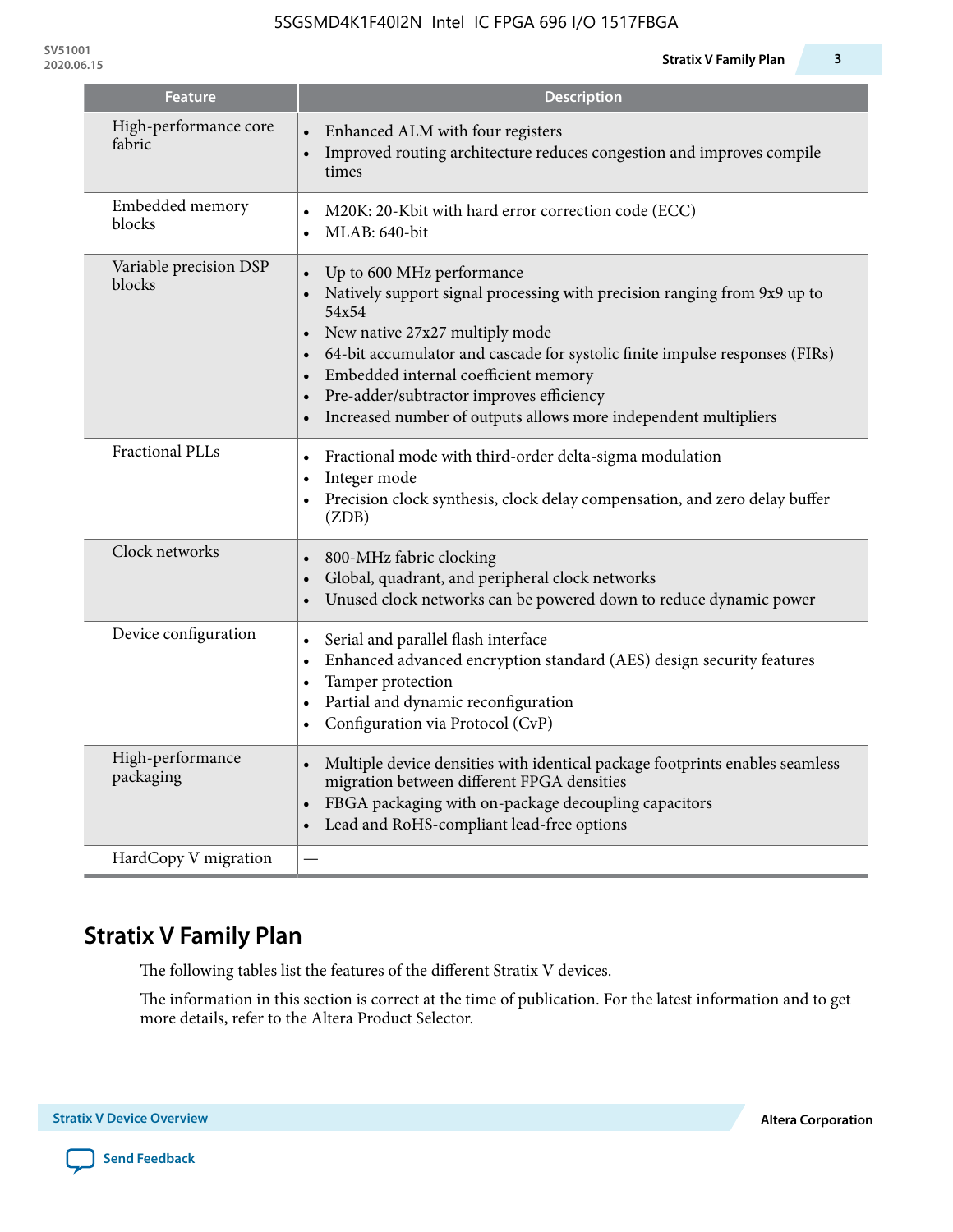#### **4 Stratix V Family Plan**

**SV51001 2020.06.15**

#### **Table 2: Stratix V GT Device Features**

| <b>Feature</b>                                                            | 5SGTC5         | 5SGTC7         |  |  |  |  |  |  |
|---------------------------------------------------------------------------|----------------|----------------|--|--|--|--|--|--|
| Logic Elements (K)                                                        | 425            | 622            |  |  |  |  |  |  |
| ALMs                                                                      | 160,400        | 234,720        |  |  |  |  |  |  |
| Registers (K)                                                             | 642            | 939            |  |  |  |  |  |  |
| 28.05/12.5-Gbps Transceivers                                              | 4/32           | 4/32           |  |  |  |  |  |  |
| PCIe hard IP Blocks                                                       | $\mathbf{1}$   | $\mathbf{1}$   |  |  |  |  |  |  |
| <b>Fractional PLLs</b>                                                    | 28             | 28             |  |  |  |  |  |  |
| M20K Memory Blocks                                                        | 2,304          | 2,560          |  |  |  |  |  |  |
| M20K Memory (MBits)                                                       | 45             | 50             |  |  |  |  |  |  |
| Variable Precision Multipliers (18x18)                                    | 512            | 512            |  |  |  |  |  |  |
| Variable Precision Multipliers (27x27)                                    | 256            | 256            |  |  |  |  |  |  |
| DDR3 SDRAM x72 DIMM Interfaces                                            | $\overline{4}$ | $\overline{4}$ |  |  |  |  |  |  |
| User I/Os <sup>(1)</sup> , Full-Duplex LVDS, 28.05/12.5-Gbps Transceivers |                |                |  |  |  |  |  |  |
| Package <sup>(2)(3)</sup>                                                 | 5SGTC5         | 5SGTC7         |  |  |  |  |  |  |
| KF40-F1517 <sup>(4)</sup><br>$(40$ mm $)$                                 | 600, 150, 36   | 600, 150, 36   |  |  |  |  |  |  |

**Altera Corporation** 



<sup>(1)</sup> The number of GPIOs does not include transceiver I/Os. In the Quartus II software, the number of user I/Os includes transceiver I/Os.

 $^{(2)}$  Packages are flipchip ball grid array (1.0-mm pitch).

<sup>(3)</sup> Each package row offers pin migration (common board footprint) for all devices in the row.

<sup>(4)</sup> Migration between select Stratix V GT devices and Stratix V GX devices is available. For more information, refer to **Table 6** and to *AN 644: Migration Between Stratix V GX and Stratix V GT Devices*.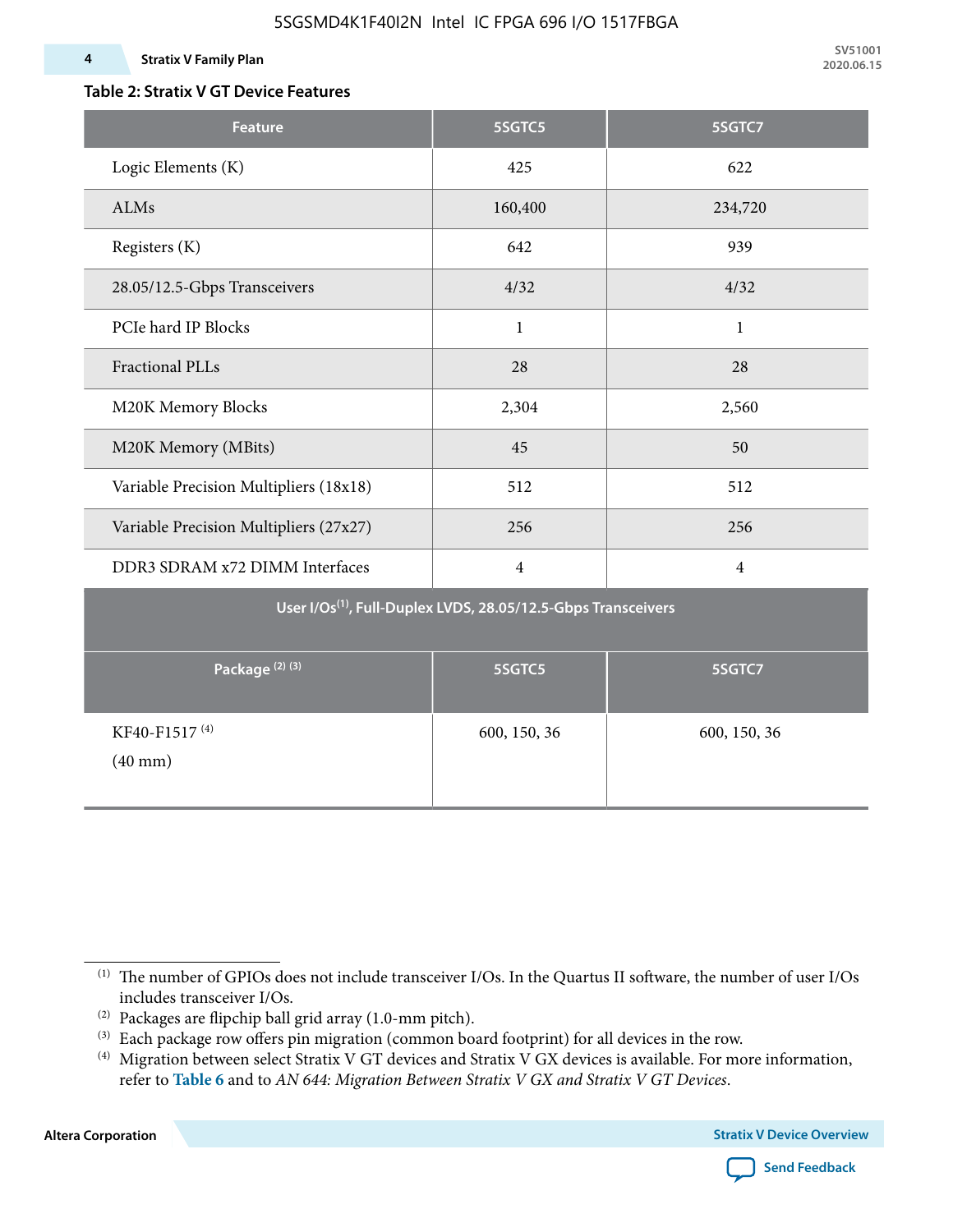#### **Table 3: Stratix V GX Device Features**

| <b>Features</b>                                       | 5SGXA<br>3       | 5SGXA<br>4  | 5SGXA<br>5                 | 5SGXA<br>$\overline{7}$    | 5SGXA<br>9                 | 5SGXA<br>B                 | 5SGXB<br>5     | 5SGXB<br>$6\phantom{1}6$ | 5SGXB<br>9     | 5SGXBB         |
|-------------------------------------------------------|------------------|-------------|----------------------------|----------------------------|----------------------------|----------------------------|----------------|--------------------------|----------------|----------------|
| Logic<br>Elements<br>(K)                              | 340              | 420         | 490                        | 622                        | 840                        | 952                        | 490            | 597                      | 840            | 952            |
| <b>ALMs</b>                                           | 128,300          | 158,500     | 185,000                    | 234,720                    | 317,000                    | 359,200                    | 185,000        | 225,400                  | 317,000        | 359,200        |
| Registers<br>(K)                                      | 513              | 634         | 740                        | 939                        | 1,268                      | 1,437                      | 740            | 902                      | 1,268          | 1,437          |
| 14.1-Gbps<br>Transceive<br>rs                         | 12, 24,<br>or 36 | 24 or<br>36 | 24, 36,<br>or 48           | 24, 36,<br>or 48           | 36 or<br>48                | 36 or<br>48                | 66             | 66                       | 66             | 66             |
| PCIe hard<br>IP Blocks                                | 1 or 2           | 1 or 2      | 1, 2, or<br>$\overline{4}$ | 1, 2, or<br>$\overline{4}$ | 1, 2, or<br>$\overline{4}$ | 1, 2, or<br>$\overline{4}$ | 1 or 4         | 1 or 4                   | 1 or 4         | 1 or 4         |
| Fractional<br>PLLs                                    | $20^{(5)}$       | 24          | 28                         | 28                         | 28                         | 28                         | 24             | 24                       | 32             | 32             |
| M20K<br>Memory<br><b>Blocks</b>                       | 957              | 1,900       | 2,304                      | 2,560                      | 2,640                      | 2,640                      | 2,100          | 2,660                    | 2,640          | 2,640          |
| M20K<br>Memory<br>(MBits)                             | 19               | 37          | 45                         | 50                         | 52                         | 52                         | 41             | 52                       | 52             | 52             |
| Variable<br>Precision<br>Multipliers<br>(18x18)       | 512              | 512         | 512                        | 512                        | 704                        | 704                        | 798            | 798                      | 704            | 704            |
| Variable<br>Precision<br>Multipliers<br>(27x27)       | 256              | 256         | 256                        | 256                        | 352                        | 352                        | 399            | 399                      | 352            | 352            |
| DDR3<br><b>SDRAM</b><br>x72 DIMM<br>Interfaces<br>(6) | 6                | 6           | 6                          | 6                          | 6                          | 6                          | $\overline{4}$ | $\overline{4}$           | $\overline{4}$ | $\overline{4}$ |

 $^{\left(5\right)}$  The F1517 package contains 24 PLLs. The other packages with this device contain 20 PLLs.

(6) These are the maximum number of x72 interfaces available. The actual number of interfaces depends on the device package.

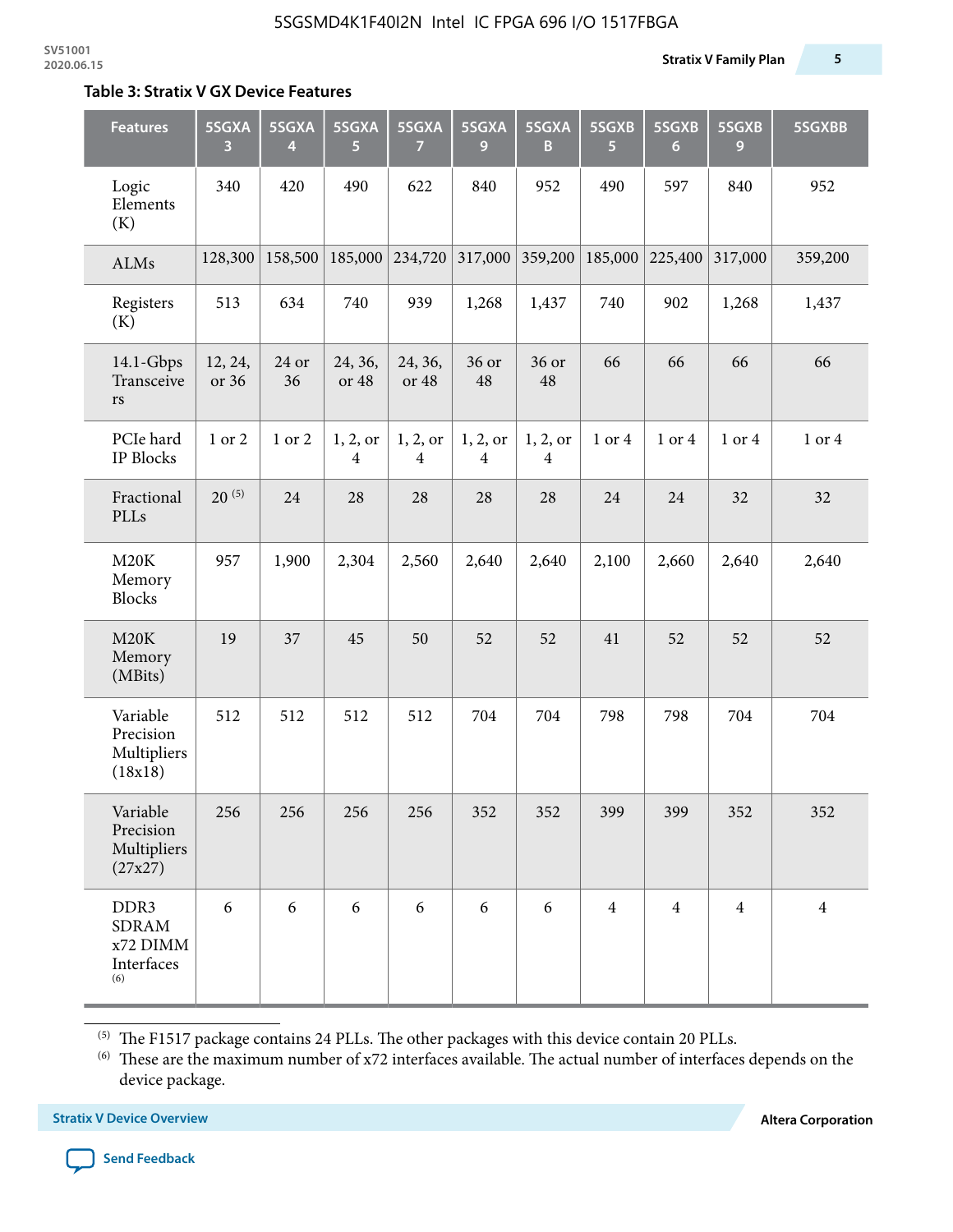#### 5SGSMD4K1F40I2N Intel IC FPGA 696 I/O 1517FBGA

#### **6 Stratix V Family Plan**

|                                                                               | User I/Os <sup>(1)</sup> , Full-Duplex LVDS, 14.1-Gbps Transceivers |                 |                 |                 |                                 |                                 |                |                |        |        |
|-------------------------------------------------------------------------------|---------------------------------------------------------------------|-----------------|-----------------|-----------------|---------------------------------|---------------------------------|----------------|----------------|--------|--------|
| Package <sup>(2)</sup> <sup>(3)</sup><br>(7)(8)                               | 5SGXA3                                                              | 5SGXA4          | 5SGXA5          | 5SGXA7          | 5SGXA9                          | 5SGXA<br>$\mathbf{B}$           | 5SGXB5         | 5SGXB6         | 5SGXB9 | 5SGXBB |
| EH29-<br>H780<br>$(33$ mm $)$                                                 | 360, 90,<br>$12^{\text{H}}$                                         |                 |                 |                 |                                 |                                 |                |                |        |        |
| HF35-<br>F1152 <sup>(9)</sup><br>$(35$ mm $)$                                 | 432,<br>108, 24                                                     | 552,<br>138, 24 | 552,<br>138, 24 | 552,<br>138, 24 |                                 |                                 |                |                |        |        |
| KF35-<br>F1152<br>$(35$ mm $)$                                                | 432,<br>108, 36                                                     | 432,<br>108, 36 | 432,<br>108, 36 | 432,<br>108, 36 |                                 |                                 |                |                |        |        |
| KF40-<br>F1517<br>$(40$ mm $)$<br>KH40-<br>$H1517^{(9)}$<br>$(45 \text{ mm})$ | 696,<br>174, 36                                                     | 696,<br>174, 36 | 696,<br>174, 36 | 696,<br>174, 36 | 696,<br>174,<br>36 <sup>H</sup> | 696,<br>174,<br>36 <sup>H</sup> |                |                |        |        |
| NF40-<br>F1517 <sup>(4)</sup><br>$(40 \text{ mm})$                            |                                                                     |                 | 600,<br>150, 48 | 600,<br>150, 48 |                                 |                                 |                |                |        |        |
| RF40-<br>F1517<br>$(40 \text{ mm})$                                           |                                                                     |                 |                 |                 |                                 |                                 | 432,<br>108,66 | 432,<br>108,66 |        |        |

**Altera Corporation** 



<sup>(7)</sup> LVDS counts are full duplex channels. Each full duplex channel is one transmitter (TX) pair plus one receiver (RX) pair.

<sup>(8)</sup> A superscript  $H$  after the number of transceivers indicates that this device is only available in a hybrid package. Hybrid packages are slightly larger than conventional FBGAs. Refer to Altera's packaging documentation for more information.

<sup>(9)</sup> Migration between select Stratix V GX devices and Stratix V GS devices is available. For more information, refer to **Table 6**.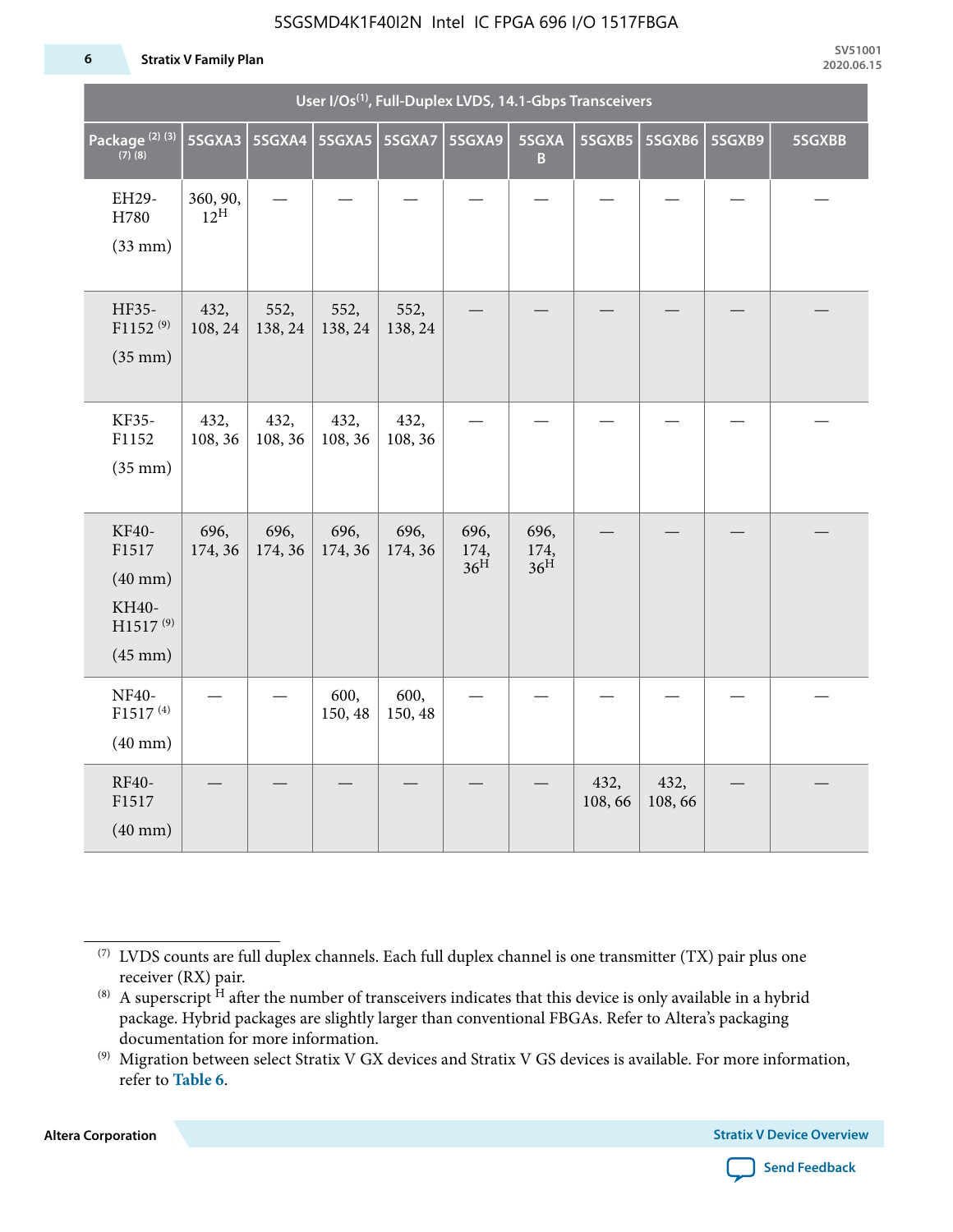| User I/Os <sup>(1)</sup> , Full-Duplex LVDS, 14.1-Gbps Transceivers |        |               |                 |                 |                 |                 |                |                |                                 |                           |
|---------------------------------------------------------------------|--------|---------------|-----------------|-----------------|-----------------|-----------------|----------------|----------------|---------------------------------|---------------------------|
| Package <sup>(2)(3)</sup><br>$(7)$ $(8)$                            | 5SGXA3 | <b>5SGXA4</b> |                 | 5SGXA5 5SGXA7   | 5SGXA9          | 5SGXA<br>B      | 5SGXB5         | 5SGXB6         | 5SGXB9                          | 5SGXBB                    |
| RF43-<br>F1760<br>(42.5)<br>mm)                                     |        |               |                 |                 |                 |                 | 600,<br>150,66 | 600,<br>150,66 |                                 |                           |
| RH43-<br>H1760<br>$(45 \text{ mm})$                                 |        |               |                 |                 |                 |                 |                |                | 600,<br>150,<br>66 <sup>H</sup> | 600, 150, 66 <sup>H</sup> |
| NF45-<br>F1932 <sup>(9)</sup><br>$(45 \text{ mm})$                  |        |               | 840,<br>210, 48 | 840,<br>210, 48 | 840,<br>210, 48 | 840,<br>210, 48 |                |                |                                 |                           |

#### **Table 4: Stratix V GS Device Features**

| <b>Features</b>                           | 5SGSD3       | 5SGSD4        | 5SGSD5       | 5SGSD6     | 5SGSD8     |
|-------------------------------------------|--------------|---------------|--------------|------------|------------|
| Logic Elements (K)                        | 236          | 360           | 457          | 583        | 695        |
| <b>ALMs</b>                               | 89,000       | 135,840       | 172,600      | 220,000    | 262,400    |
| Registers (K)                             | 356          | 543           | 690          | 880        | 1,050      |
| $14.1$ -Gbps<br>transceivers              | 12 or 24     | 12, 24, or 36 | 24 or 36     | 36 or 48   | 36 or 48   |
| PCIe hard IP<br>blocks                    | $\mathbf{1}$ | $\mathbf{1}$  | $\mathbf{1}$ | 1, 2, or 4 | 1, 2, or 4 |
| <b>Fractional PLLs</b>                    | 20           | $20^{(5)}$    | 24           | 28         | 28         |
| M20K Memory<br><b>Blocks</b>              | 688          | 957           | 2,014        | 2,320      | 2,567      |
| M20K Memory<br>(MBits)                    | 13           | 19            | 39           | 45         | 50         |
| Variable Precision<br>Multipliers (18x18) | 1,200        | 2,088         | 3,180        | 3,550      | 3,926      |
| Variable Precision<br>Multipliers (27x27) | 600          | 1,044         | 1,590        | 1,775      | 1,963      |

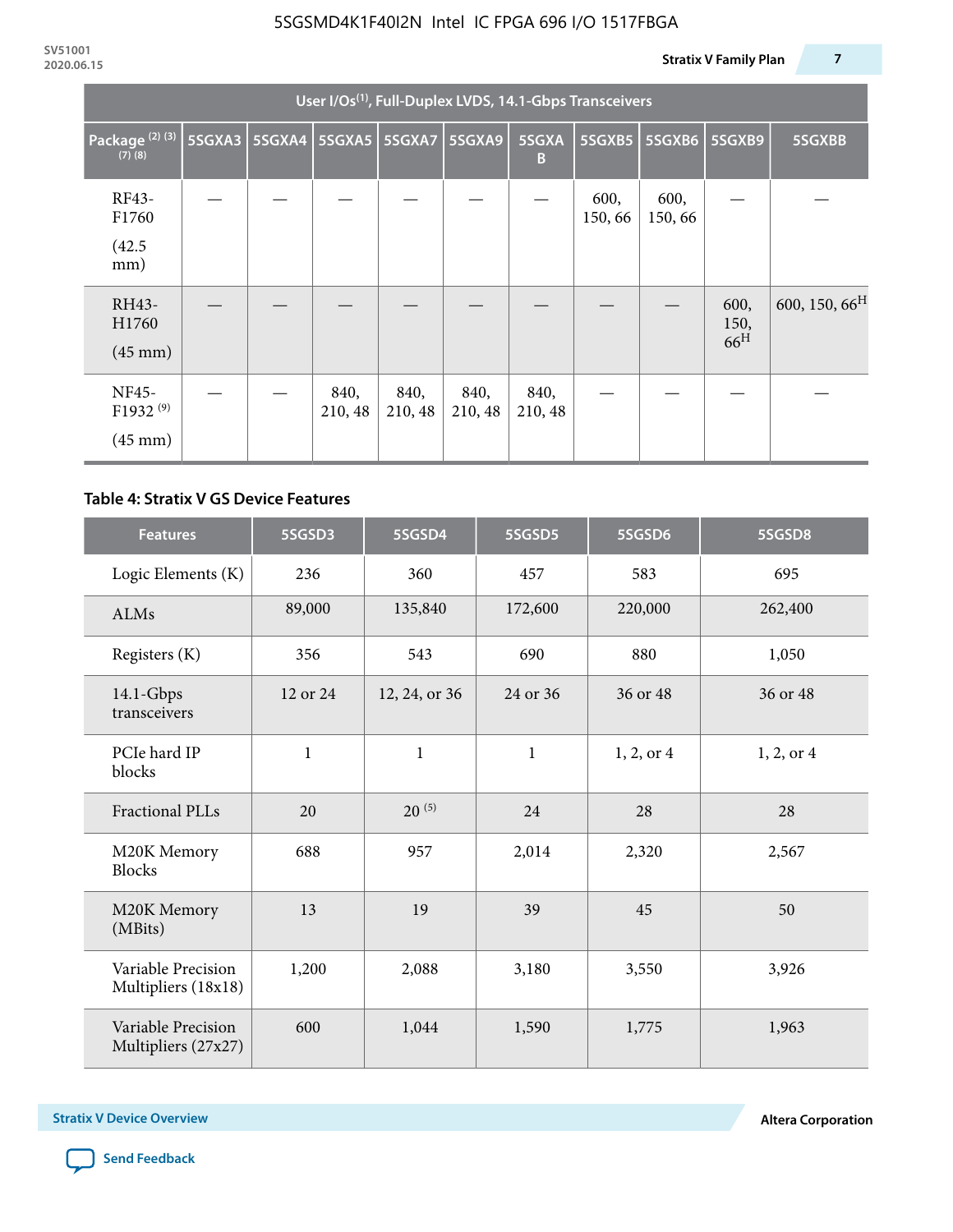**8 Stratix V Family Plan**

| <b>Features</b>                                                     | 5SGSD3          | 5SGSD4          | 5SGSD5         | 5SGSD6       | 5SGSD8       |  |  |  |  |  |  |  |
|---------------------------------------------------------------------|-----------------|-----------------|----------------|--------------|--------------|--|--|--|--|--|--|--|
| DDR3 SDRAM x72<br><b>DIMM</b> Interfaces                            | $\overline{2}$  | $\overline{4}$  | $\overline{4}$ | 6            | 6            |  |  |  |  |  |  |  |
| User I/Os <sup>(1)</sup> , Full-Duplex LVDS, 14.1-Gbps Transceivers |                 |                 |                |              |              |  |  |  |  |  |  |  |
| Package (2) (3) (7) (8)                                             | 5SGSD3          | 5SGSD4          | 5SGSD5         | 5SGSD6       | 5SGSD8       |  |  |  |  |  |  |  |
| EH29-H780<br>$(33$ mm $)$                                           | 360, 90, $12^H$ | 360, 90, $12^H$ |                |              |              |  |  |  |  |  |  |  |
| HF35-F1152 <sup>(9)</sup><br>$(35 \text{ mm})$                      | 432, 108, 24    | 432, 108, 24    | 552, 138, 24   |              |              |  |  |  |  |  |  |  |
| KF40-F1517 <sup>(9)</sup><br>$(40 \text{ mm})$                      |                 | 696, 174, 36    | 696, 174, 36   | 696, 174, 36 | 696, 174, 36 |  |  |  |  |  |  |  |
| NF45-F1932 <sup>(9)</sup><br>$(45 \text{ mm})$                      |                 |                 |                | 840, 210, 48 | 840, 210, 48 |  |  |  |  |  |  |  |

#### **Table 5: Stratix V E Device Features**

| <b>Features</b>                        | 5SEE9   | 5SEEB   |
|----------------------------------------|---------|---------|
| Logic Elements (K)                     | 840     | 952     |
| <b>ALMs</b>                            | 317,000 | 359,200 |
| Registers (K)                          | 1,268   | 1,437   |
| Fractional PLLs                        | 28      | 28      |
| M20K Memory Blocks                     | 2,640   | 2,640   |
| M20K Memory (MBits)                    | 52      | 52      |
| Variable Precision Multipliers (18x18) | 704     | 704     |
| Variable Precision Multipliers (27x27) | 352     | 352     |
| DDR3 SDRAM x72 DIMM Interfaces         | 6       | 6       |

**Altera Corporation** 

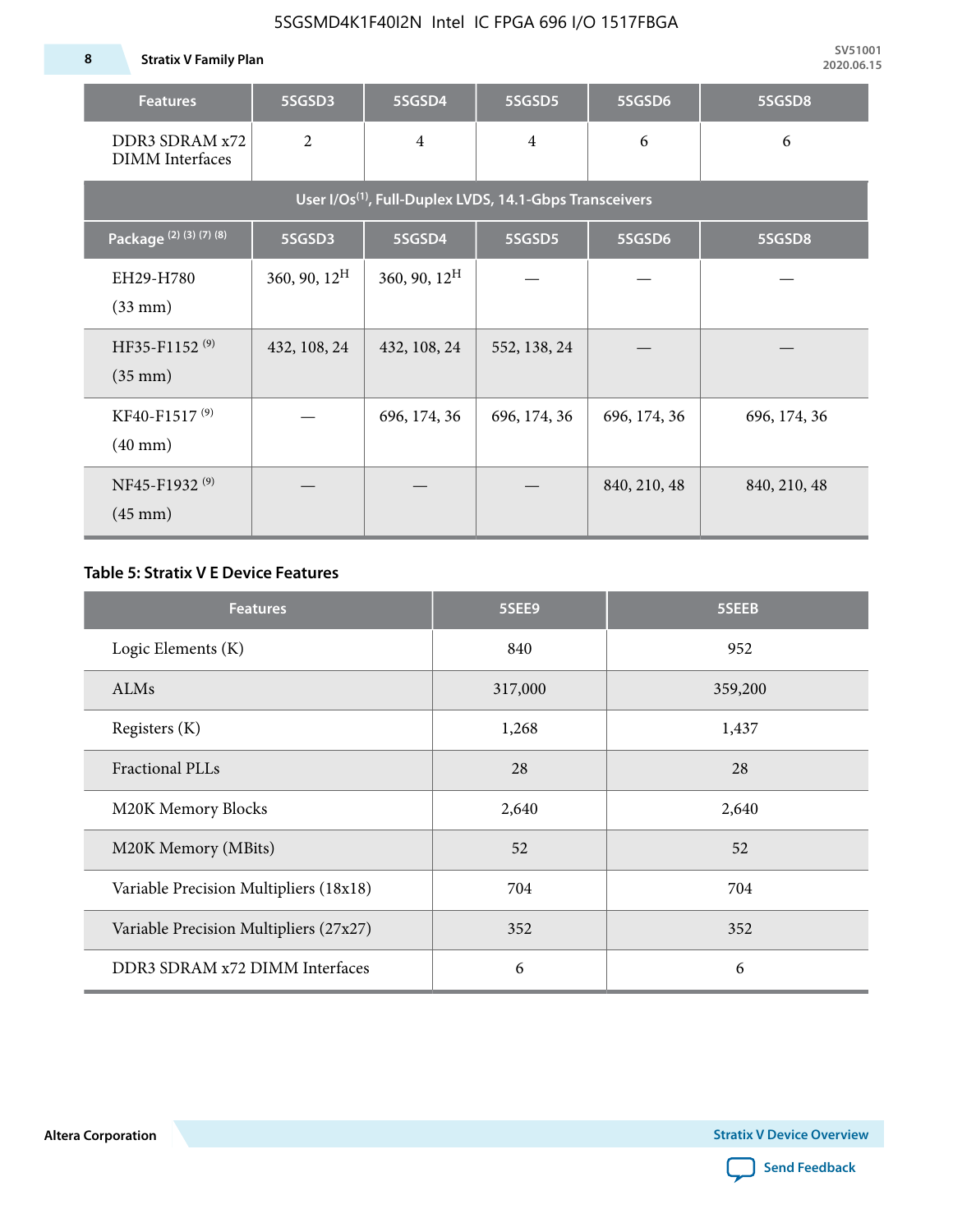| 2020.06.15 |                                       |                       | 9<br><b>Stratix V Family Plan</b> |  |  |  |  |  |  |  |  |
|------------|---------------------------------------|-----------------------|-----------------------------------|--|--|--|--|--|--|--|--|
|            | User I/Os $^{(1)}$ , Full-Duplex LVDS |                       |                                   |  |  |  |  |  |  |  |  |
|            | Package <sup>(2)(3)(7)(8)</sup>       | 5SEE9                 | 5SEEB                             |  |  |  |  |  |  |  |  |
|            | H40-H1517<br>$(45 \text{ mm})$        | 696, $174^{\text{H}}$ | 696, 174 <sup>H</sup>             |  |  |  |  |  |  |  |  |
|            | F45-F1932<br>$(45 \text{ mm})$        | 840, 210              | 840, 210                          |  |  |  |  |  |  |  |  |

#### **Table 6: Device Migration List Across All Stratix V Device Variants**

|                             |               | Package                            |                |                                           |                                                           |                |               |                |                                    |               |                |
|-----------------------------|---------------|------------------------------------|----------------|-------------------------------------------|-----------------------------------------------------------|----------------|---------------|----------------|------------------------------------|---------------|----------------|
|                             | EH29-<br>H780 | HF35-<br>F1152 <sup>(</sup><br>10) | KF35-<br>F1152 | KF40-<br>F1517/<br>KH40-<br>H1517<br>(11) | NF40/<br><b>KF40-</b><br>F1517 <sup>(1</sup><br>$2)$ (13) | RF40-<br>F1517 | H40-<br>H1517 | RF43-<br>F1760 | NF45-<br>F1932 <sup>(</sup><br>11) | F45-<br>F1932 | RH43-<br>H1760 |
| <b>Stratix V GX devices</b> |               |                                    |                |                                           |                                                           |                |               |                |                                    |               |                |
| A3                          | Yes           | Yes                                | Yes            | Yes                                       |                                                           |                |               |                |                                    |               |                |
| A4                          |               | Yes                                | Yes            | Yes                                       |                                                           |                |               |                |                                    |               |                |
| A <sub>5</sub>              |               | Yes                                | Yes            | Yes                                       | Yes                                                       |                |               |                | Yes                                |               |                |
| A7                          |               | Yes                                | Yes            | Yes                                       | Yes                                                       |                |               |                | Yes                                |               |                |
| A <sub>9</sub>              |               |                                    |                | Yes                                       |                                                           |                |               |                | Yes                                |               |                |
| AB                          |               |                                    |                | Yes                                       |                                                           |                |               |                | Yes                                |               |                |
| B <sub>5</sub>              |               |                                    |                |                                           |                                                           | Yes            |               | Yes            |                                    |               |                |
| B <sub>6</sub>              |               |                                    |                |                                           |                                                           | Yes            |               | Yes            |                                    |               |                |
| <b>B9</b>                   |               |                                    |                |                                           |                                                           |                |               |                |                                    |               | Yes            |
| <b>BB</b>                   |               |                                    |                |                                           |                                                           |                |               |                |                                    |               | Yes            |

 $(10)$  All devices in this column are in the HF35 package and have twenty-four 14.1-Gbps transceivers.



<sup>(11)</sup> Different devices within this column have small differences in the overall package height. When multiple Stratix V devices with different package heights are placed on a single board, a single-piece heatsink may not cover the devices evenly. Refer to *AN 670: Thermal Solutions to Address Height Variation in Stratix V Packages*.

<sup>(12)</sup> The 5SGTC5/7 devices in the KF40 package have four 28.05-Gbps transceivers and thirty-two 12.5-Gbps transceivers. Other devices in this column are in the NF40 package and have forty-eight 14.1-Gbps transceivers.

<sup>(13)</sup> For more information, refer to *AN 644: Migration Between Stratix V GX and Stratix V GT Devices*.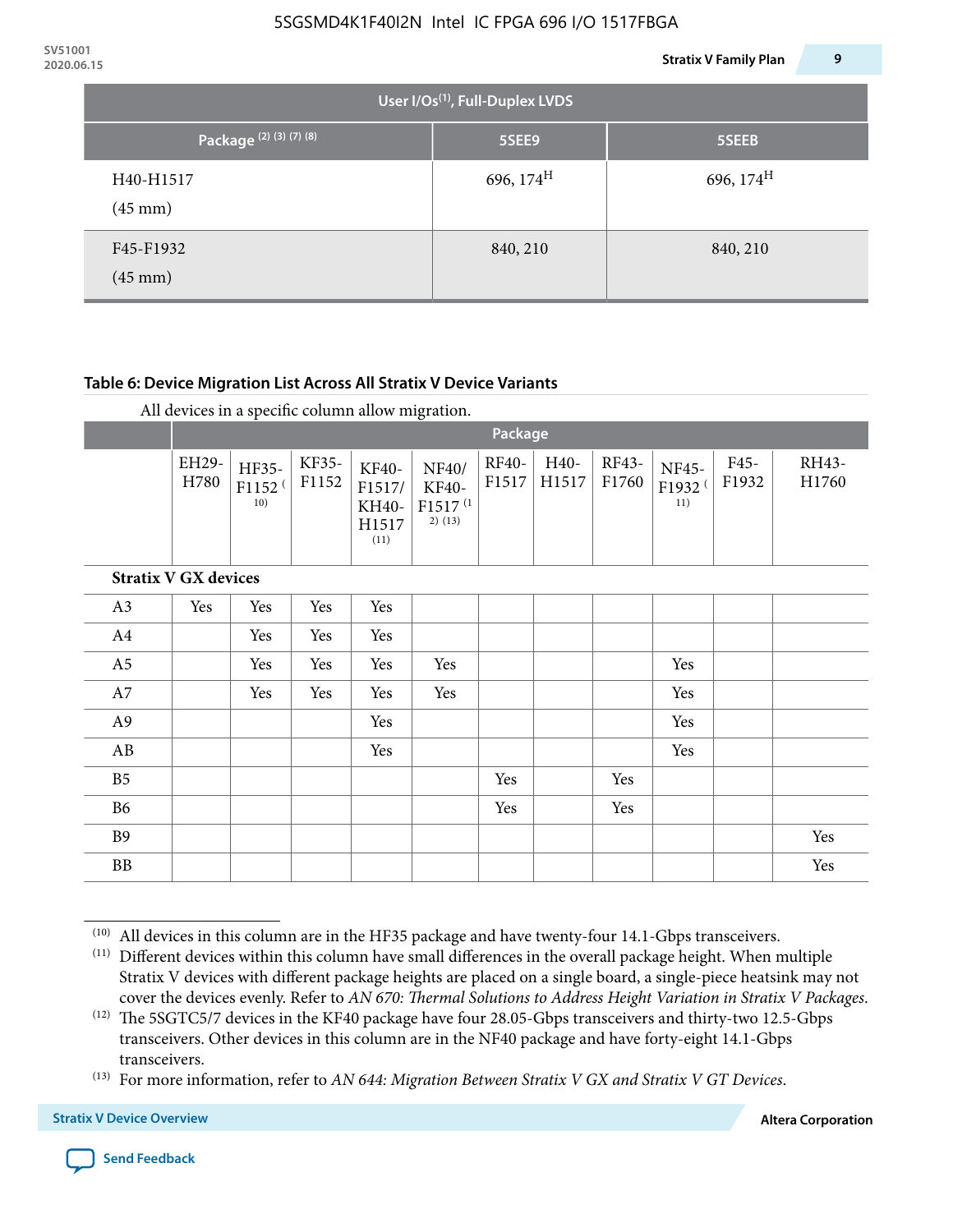#### 5SGSMD4K1F40I2N Intel IC FPGA 696 I/O 1517FBGA

#### **10 Low-Power Serial Transceivers**

**Package**

|    | <b>Stratix V GT devices</b> |  |  |  |     |  |  |  |
|----|-----------------------------|--|--|--|-----|--|--|--|
| C5 |                             |  |  |  | Yes |  |  |  |
|    |                             |  |  |  | Yes |  |  |  |
|    | <b>Stratix V GS devices</b> |  |  |  |     |  |  |  |

| Stratix V GS devices       |     |     |  |     |  |  |     |  |     |     |  |
|----------------------------|-----|-----|--|-----|--|--|-----|--|-----|-----|--|
| D <sub>3</sub>             | Yes | Yes |  |     |  |  |     |  |     |     |  |
| D <sub>4</sub>             | Yes | Yes |  | Yes |  |  |     |  |     |     |  |
| D <sub>5</sub>             |     | Yes |  | Yes |  |  |     |  |     |     |  |
| D <sub>6</sub>             |     |     |  | Yes |  |  |     |  | Yes |     |  |
| D <sub>8</sub>             |     |     |  | Yes |  |  |     |  | Yes |     |  |
| <b>Stratix V E devices</b> |     |     |  |     |  |  |     |  |     |     |  |
| E9                         |     |     |  |     |  |  | Yes |  |     | Yes |  |

**Note:** To verify the pin migration compatibility, use the Pin Migration View window in the Quartus II software Pin Planner.

#### **Related Information**

• **[Altera Product Selector](http://www.altera.com/products/selector/psg-selector.html#)**

Provides the latest information about Altera products.

- **[For more information about verifying the pin migration compatibility, refer to the I/O](http://www.altera.com/literature/hb/qts/qts_qii52013.pdf) [Management chapter in volume 2 of the Quartus II Handbook.](http://www.altera.com/literature/hb/qts/qts_qii52013.pdf)**
- **[For full package details, refer to the Package information datasheet for Altera devices.](http://www.altera.com/support/devices/packaging/specifications/pkg-pin/spe-index.jsp)**
- **[AN 644: Migration Between Stratix V GX and Stratix V GT Devices](http://www.altera.com/literature/an/an644.pdf)**
- **[AN 670: Thermal Solutions to Address Height Variation in Stratix V Packages](http://www.altera.com/literature/an/an670.pdf)**

EB | | | | | | | Yes | | Yes

### **Low-Power Serial Transceivers**

Stratix V FPGAs deliver the industry's most flexible transceivers with the highest bandwidth from 600 Mbps to 28.05 Gbps, low bit error ratio (BER), and low power. Stratix V transceivers have many enhancements to improve flexibility and robustness. These enhancements include robust analog receiver clock and data recovery (CDR), advanced pre-emphasis, and equalization. In addition, each channel provides full featured embedded PCS hard IP to simplify the design, lower the power, and save valuable core resources.

Stratix V transceivers are compliant with a wide range of standard protocols and data rates and are equipped with a variety of signal conditioning features to support backplane, optical module, and chip-tochip applications.

Stratix V transceivers are located on the left and right sides of the device, as shown in the figure below. The transceivers are isolated from the rest of the chip to prevent core and I/O noise from coupling into the transceivers, thereby ensuring optimal signal integrity. The transceiver channels consist of the physical medium attachment (PMA), PCS, and high-speed clock networks. You can also configure unused transceiver PMA channels as additional transmitter PLLs.

**Altera Corporation Stratix V Device Overview**

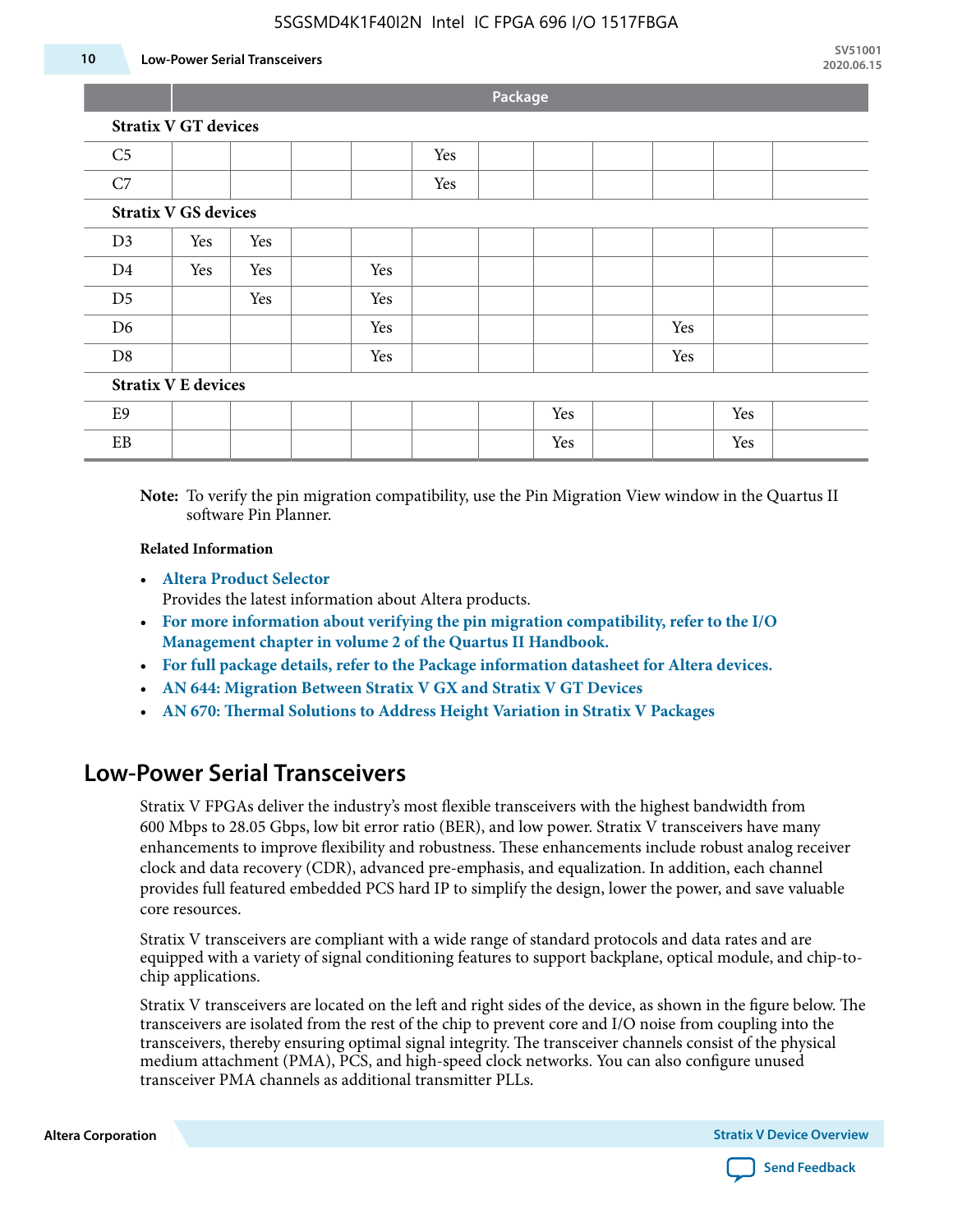#### **Figure 1: Stratix V GT, GX, and GS Device Chip View**

This figure represents one variant of a Stratix V device with transceivers. Other variants may have a different floorplan than the one shown here.



(1) You can use the unused transceiver channels as additional transceiver transmitter PLLs.

The following table lists the PMA features for the Stratix V transceivers.

#### **Table 7: Transceiver PMA Features**

| <b>Feature</b>        | <b>Capability</b>                                                                              |
|-----------------------|------------------------------------------------------------------------------------------------|
| Chip-to-chip support  | 28.05 Gbps and 12.5 Gbps (Stratix V GT devices) and<br>14.1 Gbps (Stratix V GX and GS devices) |
| Backplane support     | 12.5 Gbps (Stratix V GX, GS, and GT devices)                                                   |
| Cable driving support | PCIe cable and eSATA applications                                                              |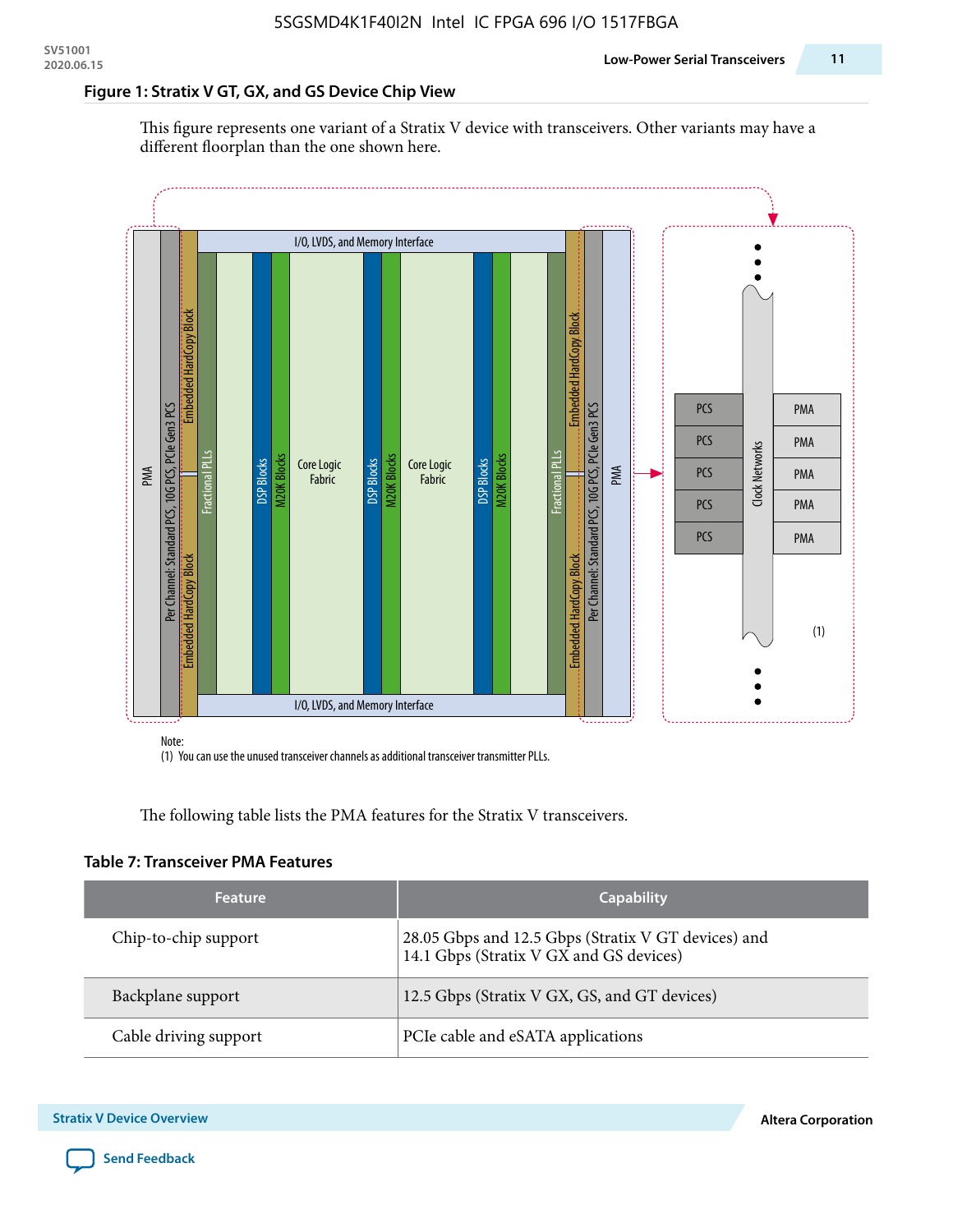5SGSMD4K1F40I2N Intel IC FPGA 696 I/O 1517FBGA

**12 Low-Power Serial Transceivers**

| <b>Feature</b>                                      | <b>Capability</b>                                                                                                                                                         |
|-----------------------------------------------------|---------------------------------------------------------------------------------------------------------------------------------------------------------------------------|
| Optical module support with EDC                     | 10G Form-factor Pluggable (XFP), Small Form-factor Pluggable<br>(SFP+), Quad Small Form-factor Pluggable (QSFP), CXP, 100G<br>Pluggable (CFP), 100G Form-factor Pluggable |
| Continuous Time Linear Equalization<br>(CTLE)       | Receiver 4-stage linear equalization to support high-attenuation<br>channels                                                                                              |
| Decision Feedback Equalization (DFE)                | Receiver 5-tap digital equalizer to minimize losses and crosstalk                                                                                                         |
| Adaptive equalization (AEQ)                         | Adaptive engine to automatically adjust equalization to<br>compensate for changes over time                                                                               |
| PLL-based clock recovery                            | Superior jitter tolerance versus phase interpolation techniques                                                                                                           |
| Programmable deserialization and word<br>alignment  | Flexible deserialization width and configurable word alignment<br>patterns                                                                                                |
| Transmitter equalization (pre-emphasis)             | Transmitter driver 4-tap pre-emphasis and de-emphasis for<br>protocol compliance under lossy conditions                                                                   |
| Ring and LC oscillator transmitter PLLs             | Choice of transmitter PLLs per channel, optimized for specific<br>protocols and applications                                                                              |
| On-chip instrumentation (EyeQ data-<br>eye monitor) | Allows non-intrusive on-chip monitoring of both width and<br>height of the data eye                                                                                       |
| Dynamic reconfiguration                             | Allows reconfiguration of single channels without affecting<br>operation of other channels                                                                                |
| Protocol support                                    | Compliance with over 50 industry standard protocols in the<br>range of 600 Mbps to 28.05 Gbps                                                                             |

The Stratix V core logic connects to the PCS through an 8-, 10-, 16-, 20-, 32-, 40-, 64-, or 66-bit interface, depending on the transceiver data rate and protocol. Stratix V devices contain PCS hard IP to support PCIe Gen3, Gen2, Gen1, Interlaken, 10GE, XAUI, GbE, SRIO, CPRI, and GPON protocols. All other standard and proprietary protocols are supported through the transceiver PCS hard IP. The following table lists the transceiver PCS features.

#### **Table 8: Transceiver PCS Features**

| <b>Protocol</b> | Data Rates (Gbps)     | <b>Transmitter Data Path</b>                                                                  | <b>Receiver Data Path</b>                                                                                  |
|-----------------|-----------------------|-----------------------------------------------------------------------------------------------|------------------------------------------------------------------------------------------------------------|
| Custom PHY      | $0.6 \text{ to } 8.5$ | Phase compensation FIFO, byte<br>serializer, 8B/10B encoder,<br>bit-slip, and channel bonding | Word aligner, de-skew FIFO,<br>rate match FIFO, 8B/10B<br>decoder, byte deserializer, and<br>byte ordering |

**Altera Corporation** 

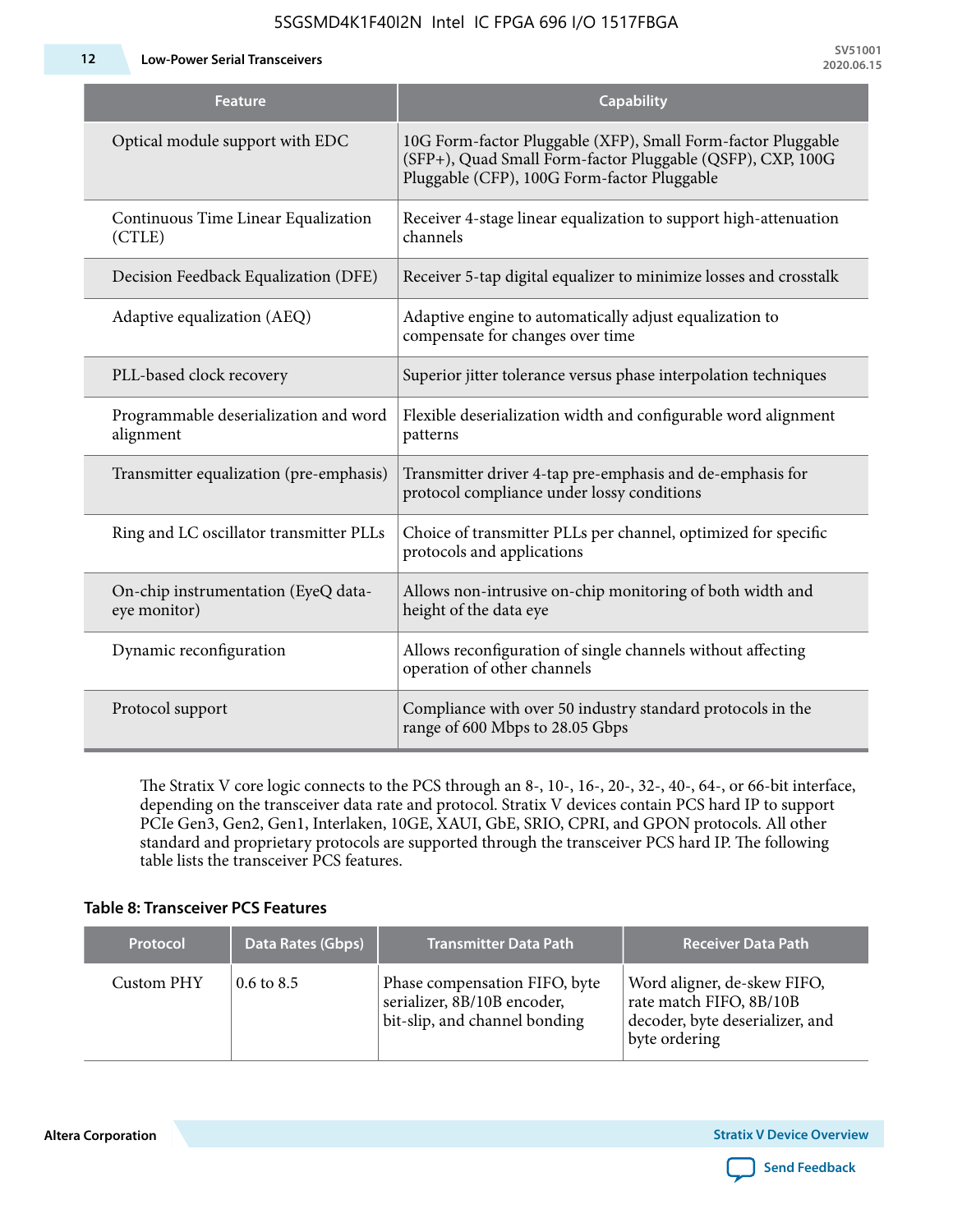#### 5SGSMD4K1F40I2N Intel IC FPGA 696 I/O 1517FBGA

**SV51001**

#### **2020.06.15 PCIe Gen3, Gen2, and Gen1 Hard IP (Embedded HardCopy Block) 13**

| Protocol                         | <b>Data Rates (Gbps)</b> | <b>Transmitter Data Path</b>                                                                           | <b>Receiver Data Path</b>                                                                                                               |  |
|----------------------------------|--------------------------|--------------------------------------------------------------------------------------------------------|-----------------------------------------------------------------------------------------------------------------------------------------|--|
| Custom 10G<br><b>PHY</b>         | 9.98 to 14.1             | TX FIFO, gear box, and bit-slip                                                                        | RX FIFO and gear box                                                                                                                    |  |
| x1, x4, x8 PCIe<br>Gen1 and Gen2 | 2.5 and 5.0              | Same as custom PHY plus PIPE<br>2.0 interface to core logic                                            | Same as custom PHY plus<br>PIPE 2.0 interface to core logic                                                                             |  |
| x1, x4, x8 PCIe<br>Gen3          | 8                        | Phase compensation FIFO,<br>encoder, scrambler, gear box, and<br>bit-slip                              | Block synchronization, rate<br>match FIFO, decoder,<br>de-scrambler, and phase<br>compensation FIFO                                     |  |
| 10G Ethernet                     | 10.3125                  | TX FIFO, 64/66 encoder,<br>scrambler, and gear box                                                     | RX FIFO, 64/66 decoder,<br>de-scrambler, block synchro-<br>nization, and gear box                                                       |  |
| Interlaken                       | 4.9 to 14.1              | TX FIFO, frame generator,<br>CRC-32 generator, scrambler,<br>disparity generator, and gear box         | RX FIFO, frame generator,<br>CRC-32 checker, frame<br>decoder, descrambler,<br>disparity checker, block<br>synchronization, and gearbox |  |
| OTN 40 and                       | $(4+1)$ x 11.3           | TX FIFO, channel bonding, and                                                                          | RX FIFO, lane deskew, and                                                                                                               |  |
| 100                              | $(10+1)$ x 11.3          | byte serializer                                                                                        | byte de-serializer                                                                                                                      |  |
| GbE                              | 1.25                     | Same as custom PHY plus GbE<br>state machine                                                           | Same as custom PHY plus<br>GbE state machine                                                                                            |  |
| <b>XAUI</b>                      | 3.125 to 4.25            | Same as custom PHY plus XAUI<br>state machine for bonding four<br>channels                             | Same as custom PHY plus<br>XAUI state machine for re-<br>aligning four channels                                                         |  |
| <b>SRIO</b>                      | 1.25 to 6.25             | Same as custom PHY plus SRIO<br>V2.1 compliant x2 and x4 channel SRIO V2.1 compliant x2 and<br>bonding | Same as custom PHY plus<br>x4 deskew state machine                                                                                      |  |
| <b>CPRI</b>                      | 0.6144 to 9.83           | Same as custom PHY plus TX<br>deterministic latency                                                    | Same as custom PHY plus RX<br>deterministic latency                                                                                     |  |
| <b>GPON</b>                      | 1.25, 2.5, and 10        | Same as custom PHY                                                                                     | Same as custom PHY                                                                                                                      |  |

# **PCIe Gen3, Gen2, and Gen1 Hard IP (Embedded HardCopy Block)**

Stratix V devices have PCIe hard IP designed for performance, ease-of-use, and increased functionality. The PCIe hard IP consists of the PCS, data link, and transaction layers. The PCIe hard IP supports Gen3, Gen2, and Gen1 end point and root port up to x8 lane configurations.

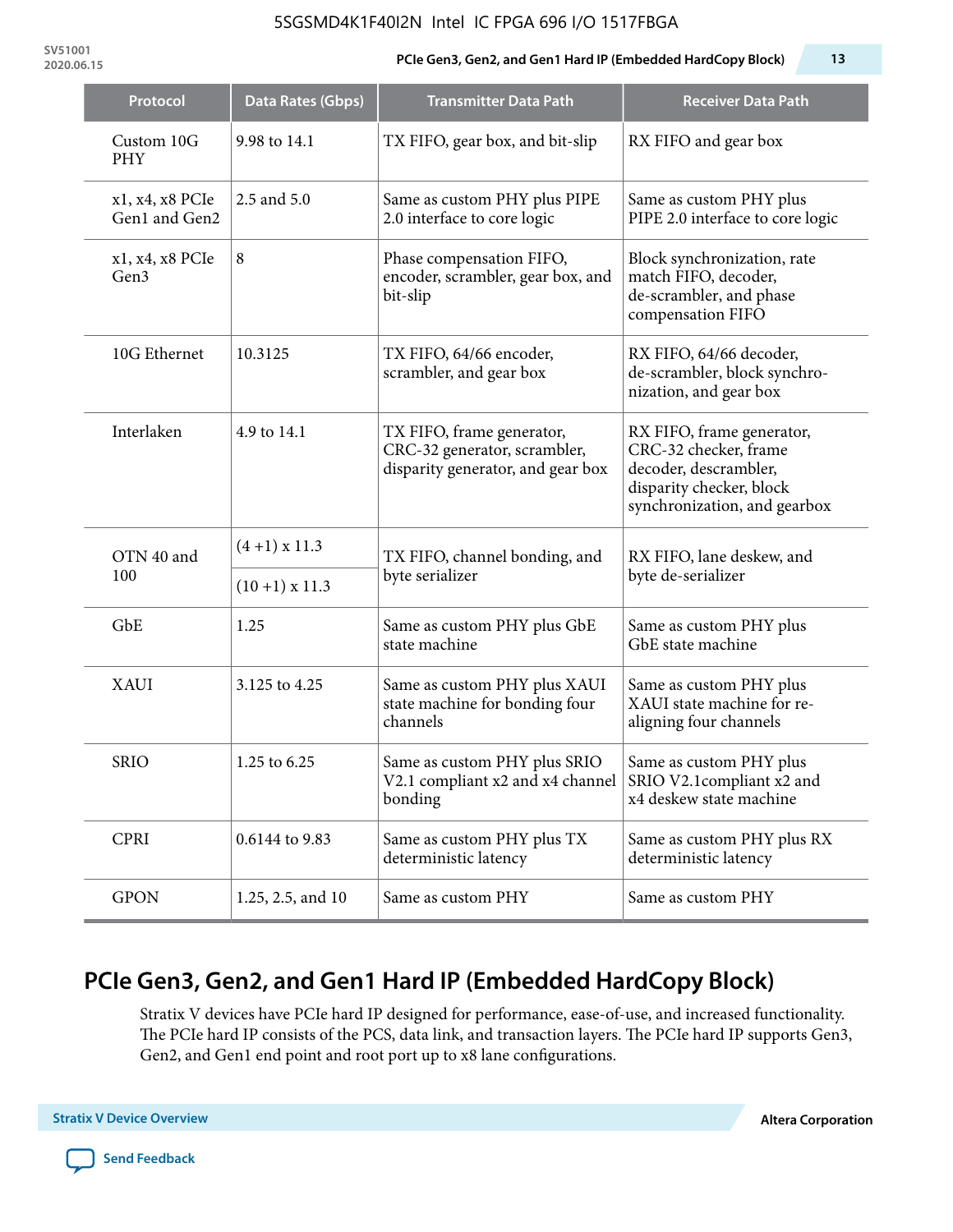#### **14 External Memory and GPIO**

The Stratix V PCIe hard IP operates independently from the core logic, which allows the PCIe link to wake up and complete link training in less than 100 ms while the Stratix V device completes loading the programming file for the rest of the FPGA. The PCIe hard IP also provides added functionality, which helps support emerging features such as Single Root I/O Virtualization (SR-IOV) or optional protocol extensions. In addition, the Stratix V device PCIe hard IP has improved end-to-end data path protection using ECC and enables device CvP.

In all Stratix V devices, the primary PCIe hard IP that supports CvP is always in the bottom left corner of the device (IOBANK\_B0L) when viewing the die from the top.

### **External Memory and GPIO**

Each Stratix V I/O block has a hard FIFO that improves the resynchronization margin as data is transferred from the external memory to the FPGA.

The hard FIFO also lowers PHY latency, resulting in higher random access performance. GPIOs include on-chip dynamic termination to reduce the number of external components and minimize reflections. On-package decoupling capacitors suppress noise on the power lines, which reduce noise coupling into the I/Os. Memory banks are isolated to prevent core noise from coupling to the output, thus reducing jitter and providing optimal signal integrity.

The external memory interface block uses advanced calibration algorithms to compensate for process, voltage and temperature (PVT) variations in the FPGA and external memory components. The advanced algorithms ensure maximum bandwidth and a robust timing margin across all conditions. Stratix V devices deliver a complete memory solution with the High Performance Memory Controller II (HPMC II) and UniPHY MegaCore® IP that simplifies a design for today's advanced memory modules. The following table lists external memory interface block performance.

| Interface         | Performance (MHz) |
|-------------------|-------------------|
| DDR3              | 933               |
| DDR <sub>2</sub>  | 400               |
| QDR II            | 350               |
| $QDR II+$         | 550               |
| <b>RLDRAM II</b>  | 533               |
| <b>RLDRAM III</b> | 800               |

#### **Table 9: External Memory Interface Performance**

The specifications listed in this table are performance targets. For a current achievable performance, use the *External Memory Interface Spec Estimator*.

#### **Related Information**

**[External Memory Interface Spec Estimator](http://www.altera.com/technology/memory/estimator/mem-emif-index.html)**

**Altera Corporation Stratix V Device Overview**

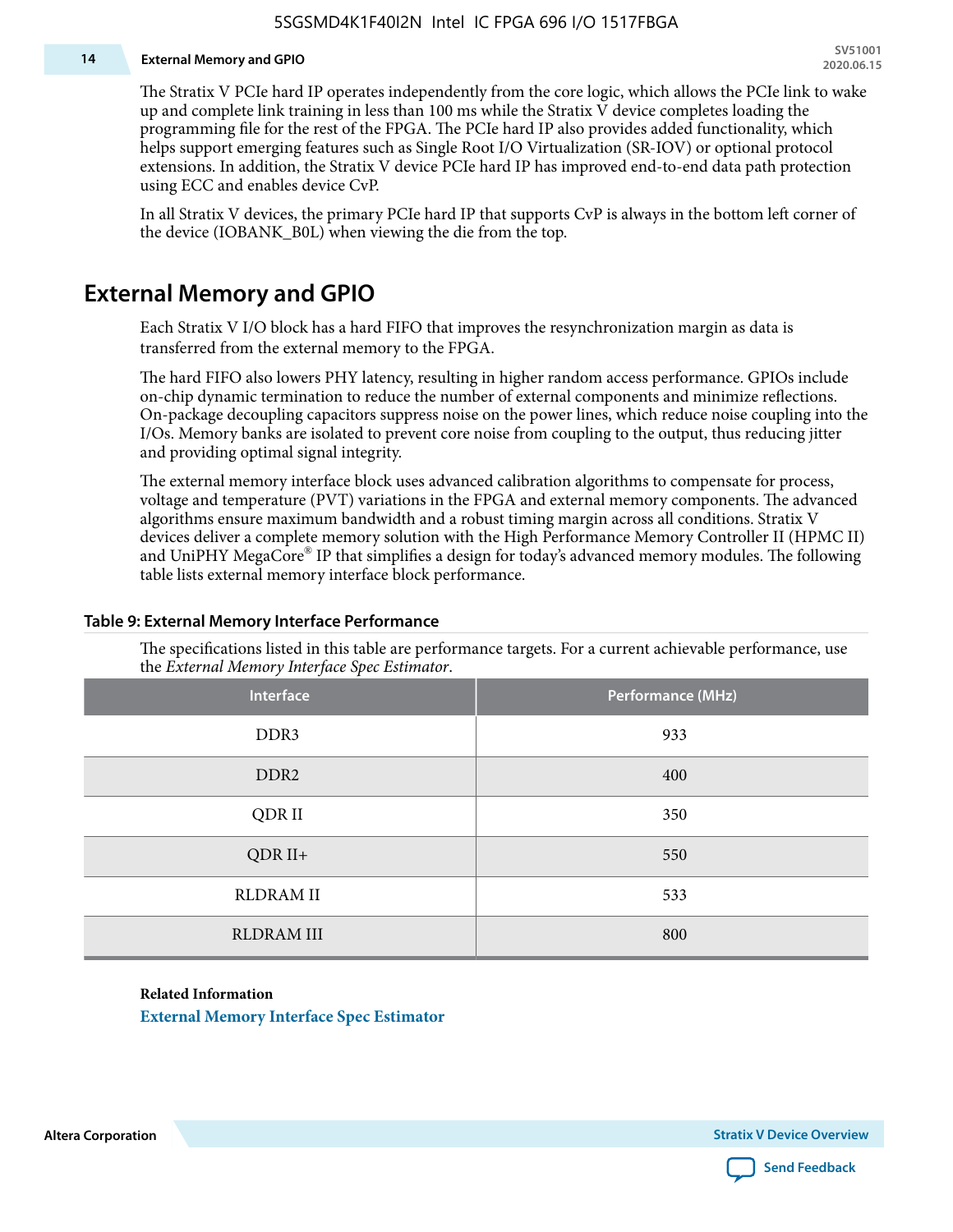## **Adaptive Logic Module**

Stratix V devices use an improved ALM to implement logic functions more efficiently. The Stratix V ALM has eight inputs with a fracturable look-up table (LUT), two dedicated embedded adders, and four dedicated registers.

The Stratix V ALM has the following enhancements:

- Packs 6% more logic when compared with the ALM found in Stratix IV devices.
- Implements select 7-input LUT-based functions, all 6-input logic functions, and two independent functions consisting of smaller LUT sizes (such as two independent 4-input LUTs) to optimize core usage.
- Adds more registers (four registers per 8-input fracturable LUT). More registers allow Stratix V devices to maximize core performance at a higher core logic usage and provides easier timing closure for register-rich and heavily pipelined designs.

The Quartus II software leverages the Stratix V ALM logic structure to deliver the highest performance, optimal logic usage, and lowest compile times. The Quartus II software simplifies design re-use because it automatically maps legacy Stratix designs into the new Stratix V ALM architecture.

## **Clocking**

The Stratix V device core clock network is designed to support 800-MHz fabric operations and 1,066-MHz and 1,600-Mbps external memory interfaces.

The clock network architecture is based on Altera's proven global, quadrant, and peripheral clock structure, which is supported by dedicated clock input pins and fractional clock synthesis PLLs. The Quartus II software identifies all unused sections of the clock network and powers them down, which reduces power consumption.

### **Fractional PLL**

Stratix V devices contain up to 32 fractional PLLs.

You can use the fractional PLLs to reduce both the number of oscillators required on the board and the clock pins used in the FPGA by synthesizing multiple clock frequencies from a single reference clock source. In addition, you can use the fractional PLLs for clock network delay compensation, zero delay buffering, and transmitter clocking for transceivers. Fractional PLLs can be individually configured for integer mode or fractional mode with third-order delta-sigma modulation.

### **Embedded Memory**

Stratix V devices contain two types of embedded memory blocks: MLAB (640-bit) and M20K (20-Kbit). MLAB blocks are ideal for wide and shallow memories. M20K blocks are useful for supporting larger memory configurations and include ECC.

Both types of memory blocks operate up to 600 MHz and can be configured to be a single- or dual-port RAM, FIFO, ROM, or shift register. These memory blocks are flexible and support a number of memory configurations, as shown in the following table.

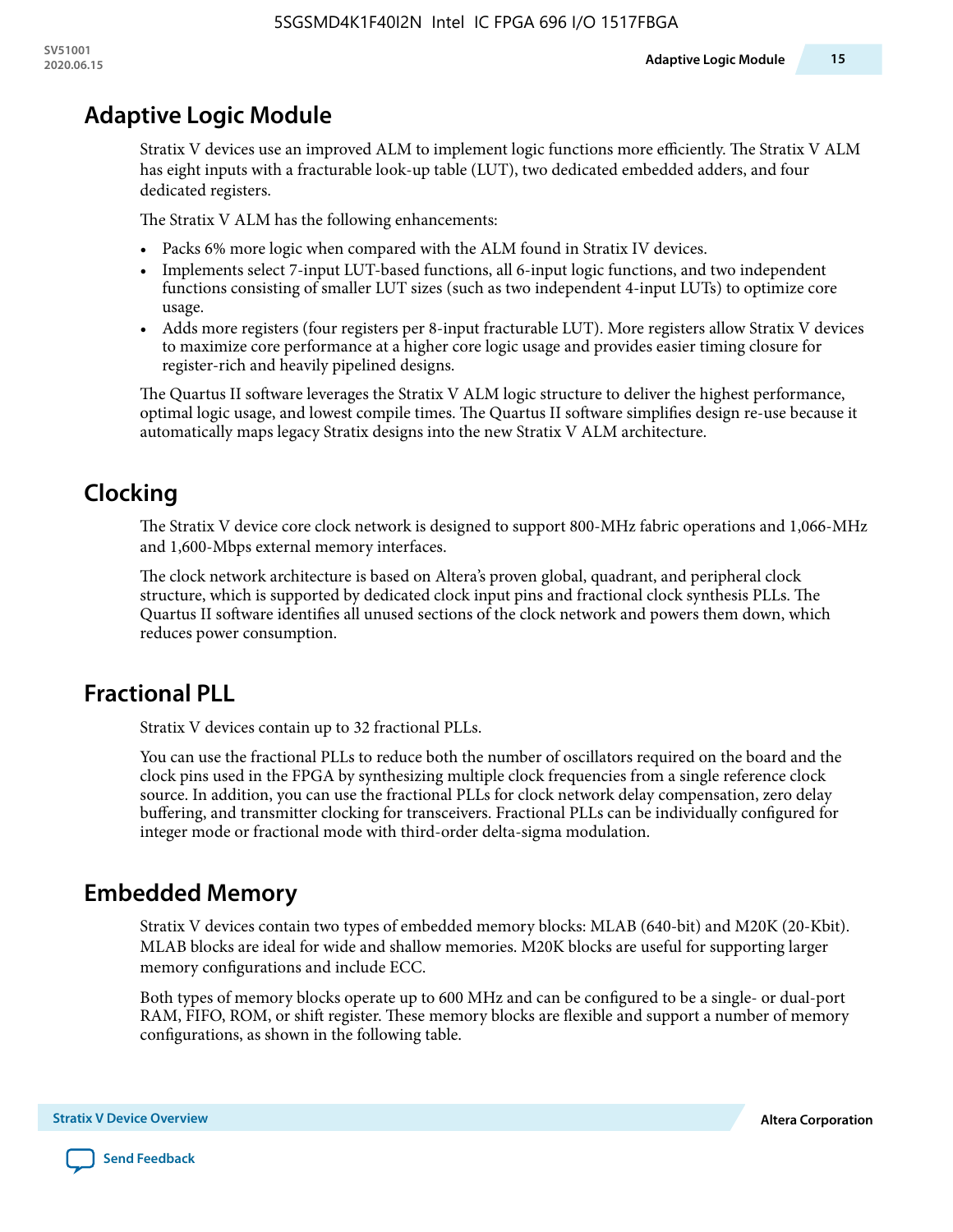#### **16 Variable Precision DSP Block**

**SV51001 2020.06.15**

#### **Table 10: Embedded Memory Block Configuration**

| MLAB (640 Bits) | M20K (20,480 Bits) |
|-----------------|--------------------|
|                 | 512x40             |
|                 | 1Kx20              |
| 32x20           | 2Kx10              |
| 64x10           | 4Kx5               |
|                 | 8Kx2               |
|                 | 16Kx1              |

The Quartus II software simplifies design re-use by automatically mapping memory blocks from legacy Stratix devices into the Stratix V memory architecture.

### **Variable Precision DSP Block**

Stratix V FPGAs feature the industry's first variable precision DSP block that you can configure to natively support signal processing with precision ranging from 9x9 to 36x36.

You can independently configure each DSP block at compile time as either a dual 18x18 multiply accumulate or a single 27x27 multiply accumulate. With a dedicated 64-bit cascade bus, you can cascade multiple variable precision DSP blocks to implement even higher precision DSP functions efficiently. The following table describes how variable precision is accommodated within a DSP block or by using multiple blocks.

# **Multiplier Size (bits) DSP Block Resources Expected Usage** 9x9 1/3 of variable precision DSP block Low precision fixed point  $18x18$  1/2 of variable precision DSP block 14 Medium precision fixed point 27x27 1 variable precision DSP block High precision fixed or single precision floating point 36x36 2 variable precision DSP blocks Very high precision fixed point

#### **Table 11: Variable Precision DSP Block Configurations**

Complex multiplication is common in DSP algorithms. One of the most popular applications of complex multipliers is the fast Fourier transform (FFT) algorithm, which increases precision requirements on only one side of the multiplier. The variable precision DSP block is designed to support the FFT algorithm with a proportional increase in DSP resources with precision growth. The following table lists complex multipli‐ cation with variable precision DSP blocks.

**Altera Corporation Stratix V Device Overview**

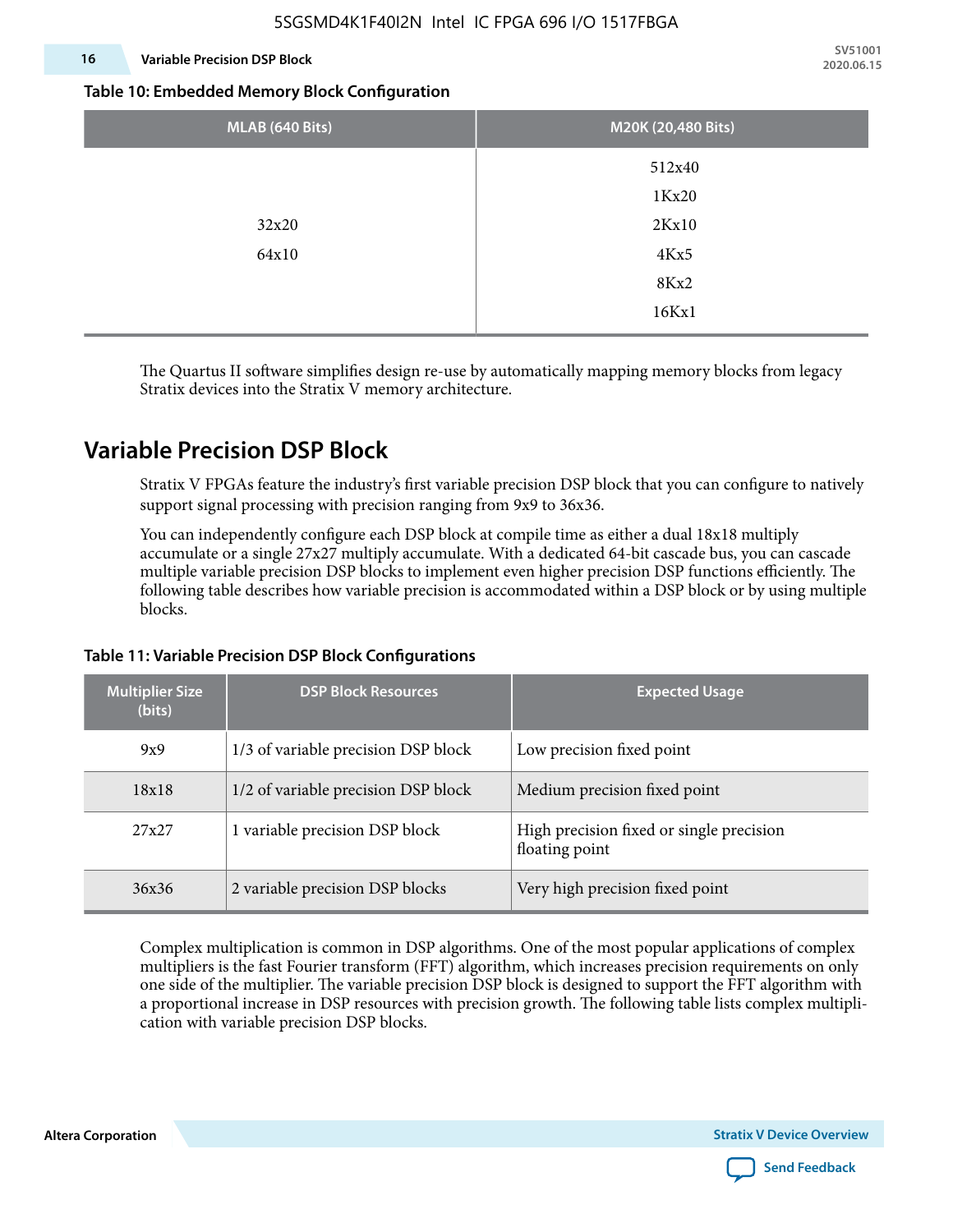| <b>Multiplier Size</b><br>(bits) | <b>DSP Block Resources</b>      | <b>Expected Usage</b>                     |
|----------------------------------|---------------------------------|-------------------------------------------|
| 18x18                            | 2 variable precision DSP blocks | Resource optimized FFTs                   |
| 18x25                            | 3 variable precision DSP blocks | Accommodate bit growth through FFT stages |
| 18x36                            | 4 variable precision DSP blocks | Highest precision FFT stages              |
| 27x27                            | 4 variable precision DSP blocks | Single precision floating point           |

#### **Table 12: Complex Multiplication with Variable Precision DSP Blocks**

For FFT applications with high dynamic range requirements, only the Altera $^\circ$  FFT MegaCore offers an option of single precision floating point implementation, with the resource usage and performance similar to high-precision fixed point implementations.

Other new features include:

- 64-bit accumulator, the largest in the industry
- Hard pre-adder, available in both 18- and 27-bit modes
- Cascaded output adders for efficient systolic FIR filters
- Internal coefficient register banks
- Enhanced independent multiplier operation
- Efficient support for single- and double-precision floating point arithmetic
- Ability to infer all the DSP block modes through HDL code using the Altera Complete Design Suite

The variable precision DSP block is ideal for higher bit precision in high-performance DSP applications. At the same time, the variable precision DSP block can efficiently support the many existing 18-bit DSP applications, such as high definition video processing and remote radio heads. Stratix V FPGAs, with the variable precision DSP block architecture, are the only FPGA family that can efficiently support many different precision levels, up to and including floating point implementations. This flexibility results in increased system performance, reduced power consumption, and reduced architecture constraints for system algorithm designers.

### **Power Management**

Stratix V devices leverage FPGA architectural features and process technology advancements to reduce total power consumption by up to 30% when compared with Stratix IV devices at the same performance level.

Stratix V devices continue to provide programmable power technology, introduced in earlier generations of Stratix FPGA families. The Quartus II software PowerPlay feature identifies critical timing paths in a design and biases core logic in that path for high performance. PowerPlay also identifies non-critical timing paths and biases core logic in that path for low power instead of high performance. PowerPlay automatically biases core logic to meet performance and optimize power consumption.

Additionally, Stratix V devices have a number of hard IP blocks that reduce logic resources and deliver substantial power savings when compared with soft implementations. The list includes PCIe Gen1/Gen2/ Gen3, Interlaken PCS, hard I/O FIFOs, and transceivers. Hard IP blocks consume up to 50% less power than equivalent soft implementations.

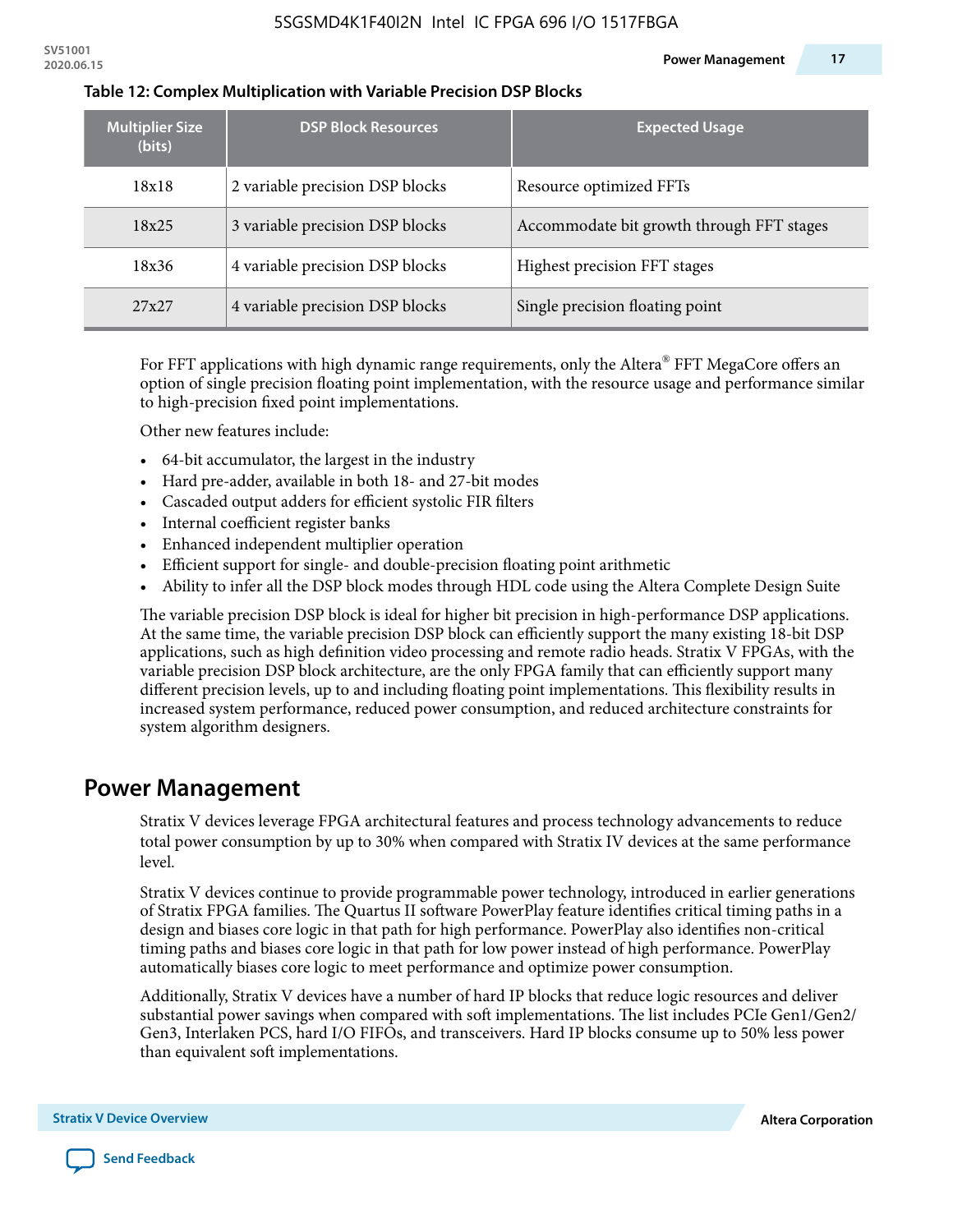#### **18 Incremental Compilation**

Stratix V transceivers are designed for power efficiency. The transceiver channels consume 50% less power than Stratix IV FPGAs. The transceiver PMA consumes approximately 90 mW at 6.5 Gbps and 170 mW at 12.5 Gbps.

### **Incremental Compilation**

The Quartus II software incremental compilation feature reduces compilation time by up to 70% and preserves performance to ease timing closure.

Incremental compilation supports top-down, bottom-up, and team-based design flows. Incremental compilation facilitates modular hierarchical and team-based design flows where a team of designers work in parallel on a design. Different designers or IP providers can develop and optimize different blocks of the design independently, which you can then import into the top-level project.

### **Enhanced Configuration and CvP**

Stratix V device configuration is enhanced for ease-of-use, speed, and cost.

Stratix V devices support a new 4-bit bus active serial mode (ASx4). ASx4 supports up to a 400Mbps data rate using small low-cost quad interface Flash devices. ASx4 mode is easy to use and offers an ideal balance between cost and speed. Finally, the fast passive parallel (FPP) interface is enhanced to support 8-, 16-, and 32-bit data widths to meet a wide range of performance and cost goals.

You can configure Stratix V FPGAs using CvP with PCIe. CvP with PCIe divides the configuration process into two parts: the PCIe hard IP and periphery and the core logic fabric. CvP uses a much smaller amount of external memory (flash or ROM) because CvP has to store only the configuration file for the PCIe hard IP and periphery. The 100-ms power-up to active time (for PCIe) is much easier to achieve when only the PCIe hard IP and periphery are loaded. After the PCIe hard IP and periphery are loaded and the root port is booted up, application software running on the root port can send the configuration file for the FPGA fabric across the PCIe link where the file is loaded into the FPGA. The FPGA is then fully configured and functional.

The following table lists the configuration modes available for Stratix V devices.

| <b>Mode</b>                           | <b>Fast or</b><br><b>Slow POR</b> | Compres-<br>sion | <b>Encryption</b> | Remote<br><b>Update</b> | Data Width | <b>Max Clock</b><br>Rate (MHz) | <b>Max Data Rate</b><br>(Mbps) |
|---------------------------------------|-----------------------------------|------------------|-------------------|-------------------------|------------|--------------------------------|--------------------------------|
| <b>Active Serial</b><br>(AS)          | Yes                               | Yes              | Yes               | Yes                     | 1, 4       | 100                            | 400                            |
| Passive Serial<br>(PS)                | Yes                               | Yes              | Yes               |                         | 1          | 125                            | 125                            |
| <b>Fast Passive</b><br>Parallel (FPP) | Yes                               | Yes              | Yes               | $Yes$ $(14)$            | 8, 16, 32  | $125^{(15)}$                   | 3,000                          |

#### **Table 13: Configuration Modes for Stratix V Devices**

**Altera Corporation Stratix V Device Overview**



<sup>(14)</sup> Remote update support with the Parallel Flash Loader.

<sup>&</sup>lt;sup>(15)</sup> The maximum clock rate is 125 MHz for x8 and x16 FPP, but only 100 MHz for x32 FPP.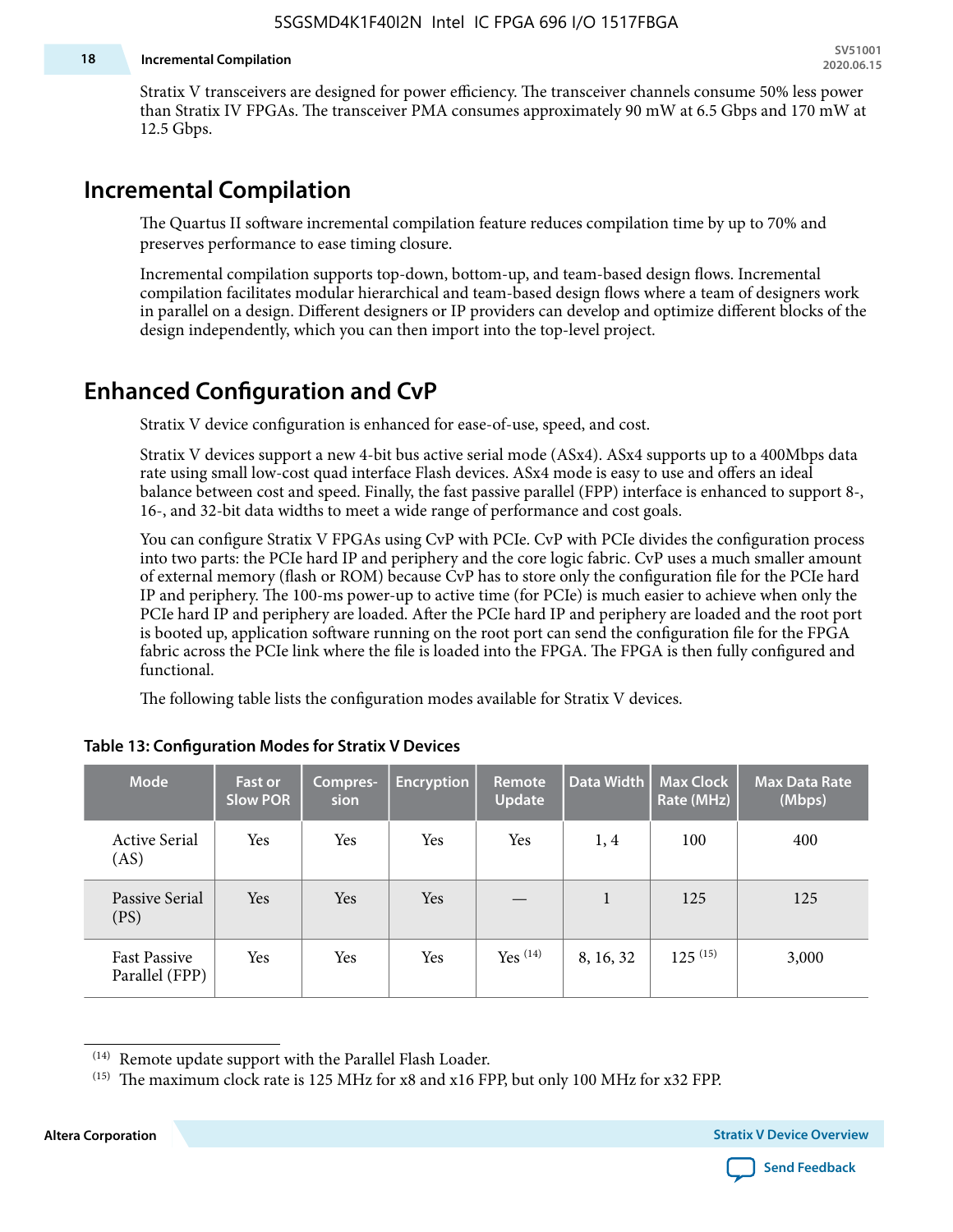| <b>Mode</b>                     | <b>Fast or</b><br><b>Slow POR</b> | Compres-<br>sion | <b>Encryption</b> | Remote<br>Update | Data Width | <b>Max Clock</b><br>Rate (MHz) | <b>Max Data Rate</b><br>(Mbps) |
|---------------------------------|-----------------------------------|------------------|-------------------|------------------|------------|--------------------------------|--------------------------------|
| CvP                             |                                   |                  | Yes               | Yes              | 1, 2, 4, 8 |                                | 3,000                          |
| Partial<br>Reconfigura-<br>tion |                                   |                  | Yes               | Yes              | 16         | 125                            | 2,000                          |
| <b>JTAG</b>                     |                                   |                  |                   |                  |            | 33                             | 33                             |

### **Partial Reconfiguration**

Partial reconfiguration allows you to reconfigure part of the FPGA while other sections continue to operate.

This capability is required in systems where uptime is critical because partial reconfiguration allows you to make updates or adjust functionality without disrupting services. While lowering power and cost, partial reconfiguration also increases the effective logic density by removing the necessity to place FPGA functions that do not operate simultaneously. Instead, you can store these functions in external memory and load them as required. This capability reduces the size of the FPGA by allowing multiple applications on a single FPGA, saving board space and reducing power.

You no longer need to know all the details of the FPGA architecture to perform partial reconfiguration. Altera simplifies the process by extending the power of incremental compilation used in earlier versions of the Quartus II software.

Partial reconfiguration is supported in the following configurations:

- Partial reconfiguration through the FPP x16 I/O interface
- CvP
- Soft internal core, such as the Nios® II processor.

### **Automatic Single Event Upset Error Detection and Correction**

Stratix V devices offer single event upset (SEU) error detection and correction circuitry that is robust and easy to use.

The correction circuitry includes protection for configuration RAM (CRAM) programming bits and user memories. The CRAM is protected by a continuously running cyclical redundancy check (CRC) error detection circuit with integrated ECC that automatically corrects one or double-adjacent bit errors and detects higher order multi-bit errors. When more than two errors occur, correction is available through a core programming file reload that refreshes a design while the FPGA is operating.

The physical layout of the FPGA is optimized to make the majority of multi-bit upsets appear as independent single- or double-adjacent bit errors, which are automatically corrected by the integrated CRAM ECC circuitry. In addition to the CRAM protection in Stratix V devices, user memories include integrated ECC circuitry and are layout-optimized to enable error detection of 3-bit errors and correction for 2-bit errors.

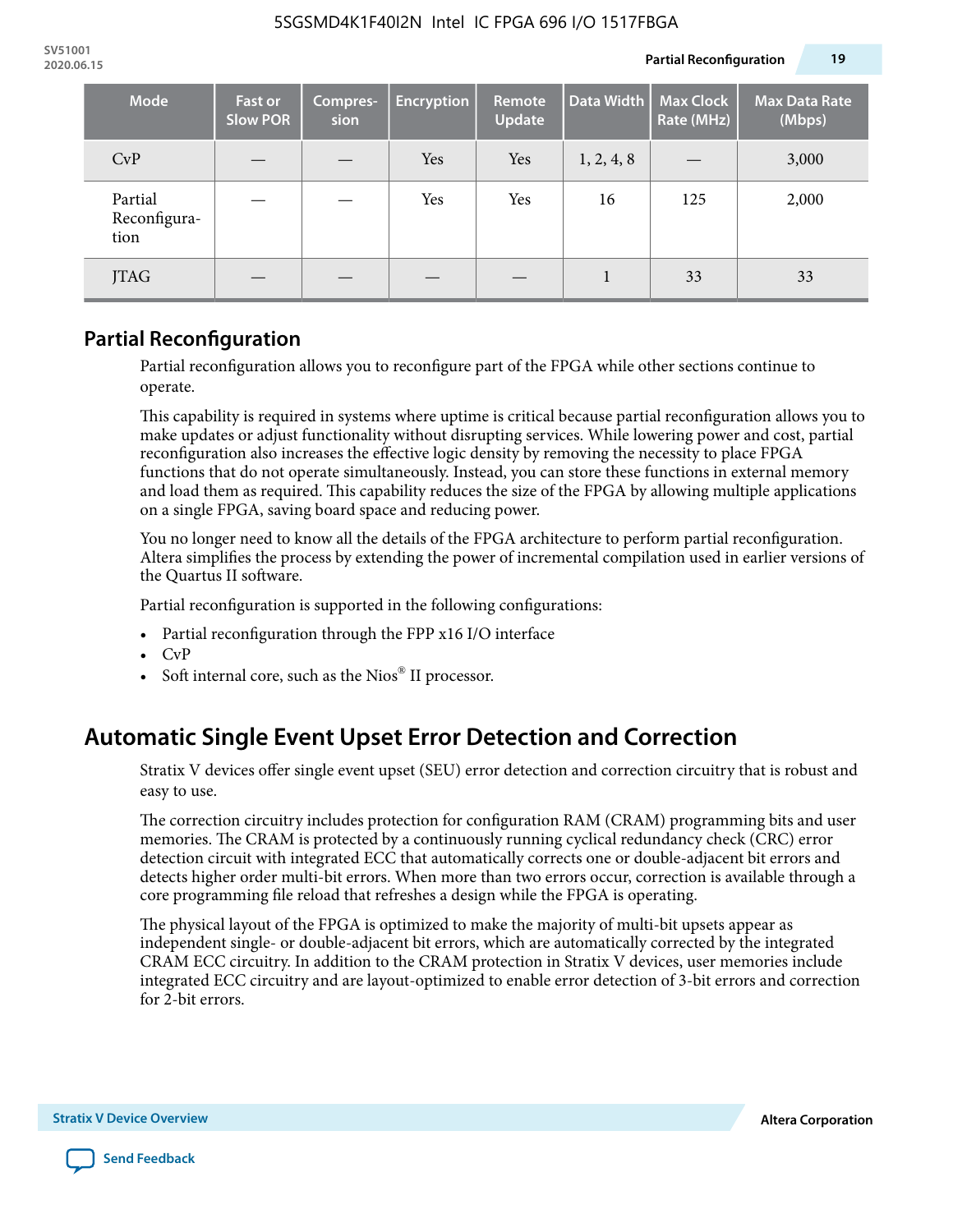### **HardCopy V Devices**

HardCopy V ASICs offer the lowest risk and lowest total cost in ASIC designs with embedded high-speed transceivers. You can prototype and debug with Stratix V FPGAs, then use HardCopy V ASICs for volume production. The proven turnkey process creates a functionally equivalent HardCopy V ASIC with or without embedded transceivers to meet all timing constraints in as little as 12 weeks.

The powerful combination of Stratix V FPGAs and HardCopy V ASICs can help you meet your design requirements. Whether you plan for ASIC production and require the lowest-risk, lowest-cost path from specification to production or require a cost reduction path for your FPGA-based systems, Altera provides the optimal solution for power, performance, and device bandwidth.

### **Ordering Information**

This section describes ordering information for Stratix V GT, GX, GS, and E devices.

The following figure shows the ordering codes for Stratix V devices.

**Altera Corporation** 

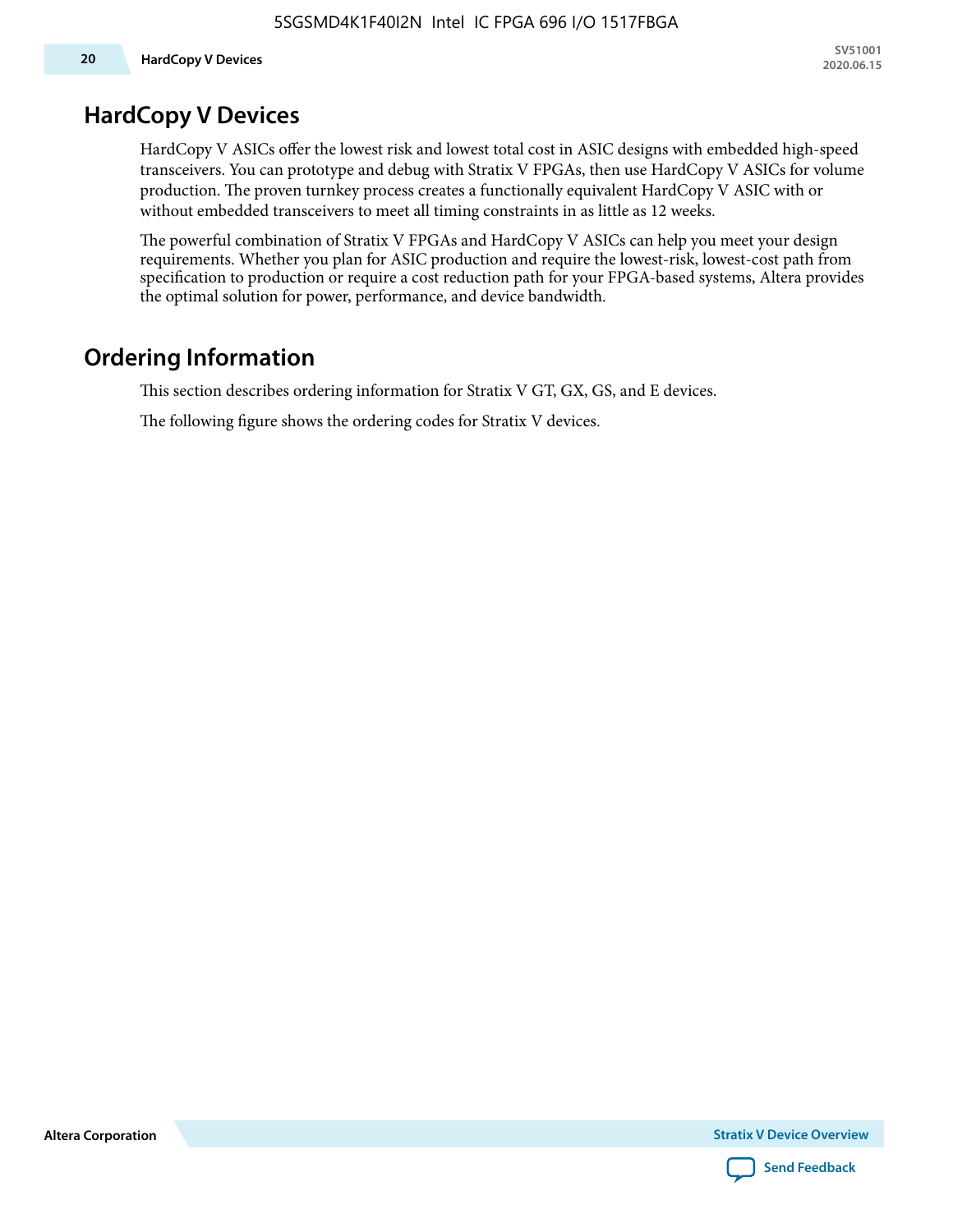#### **Figure 2: Ordering Information for Stratix V Devices**



(1) Stratix V mainstream "M" devices have exactly one instantiation of PCI Express hard IP. Extended "E" devices have either two or four instantiations of PCI Express hard IP, depending on the device and package combination. For non-transceiver Stratix V devices, this character does not appear in the part number.

(2) You can select one or two of these options, or you can ignore these options.

(3) YY parts can support transceiver operations up to 10.3125 Gbps.

(4) Contact Intel for availability.

### **Document Revision History**

| <b>Document</b><br><b>Version</b> | <b>Changes</b>                                                                                                                                            |
|-----------------------------------|-----------------------------------------------------------------------------------------------------------------------------------------------------------|
| 2020.06.15                        | Updated Figure: Ordering Information for Stratix V Devices:<br>• Added the RoHS ordering information.<br>• Removed "ES" from the list of optional suffix. |

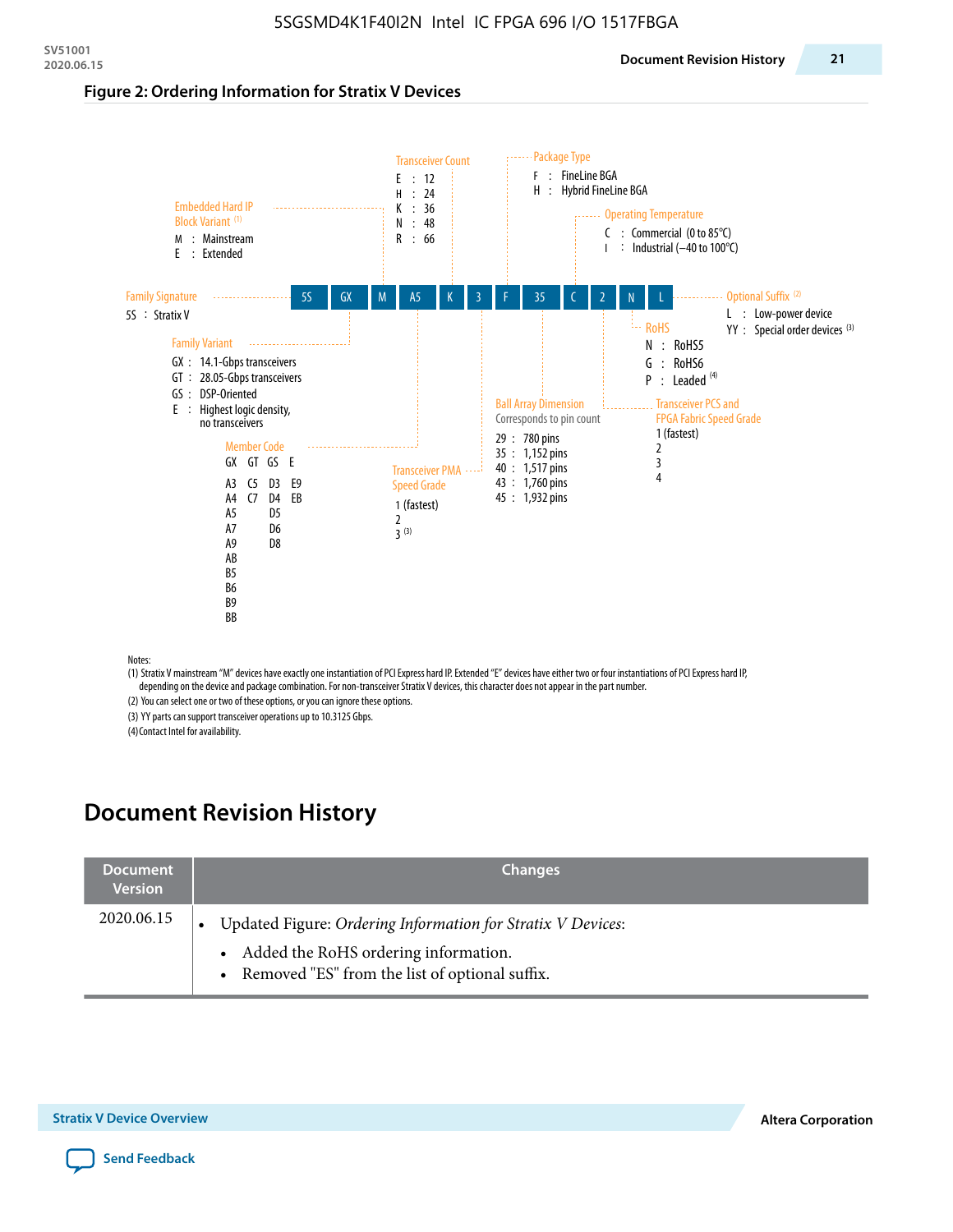#### **22 Document Revision History**

**SV51001 2020.06.15**

### **Table 14: Document Revision History**

| <b>Date</b>   | <b>Version</b> | <b>Changes Made</b>                                                                                                                                                                                                                                                                                                                                                                                                                                                                                                                                                   |
|---------------|----------------|-----------------------------------------------------------------------------------------------------------------------------------------------------------------------------------------------------------------------------------------------------------------------------------------------------------------------------------------------------------------------------------------------------------------------------------------------------------------------------------------------------------------------------------------------------------------------|
| October 2015  | 2015.10.01     | Changed heading in the "Ordering Information for Stratix V<br>Devices" figure to "Embedded Hard IP Block Variant".                                                                                                                                                                                                                                                                                                                                                                                                                                                    |
| January 2015  | 2015.01.15     | Added ALM counts and device package sizes to the four<br>$\bullet$<br>device family features tables.<br>In the "Stratix V GX Device Features" table, changed the<br>number of DDR3 SDRAM x72 DIMM Interfaces for the<br>5SGXA3 and 5SGXA4 devices to 6. Also added footnote<br>to this row.<br>Deleted listings for 40GBASE-R and 100GBASE-R<br>Ethernet from the "Transceiver PCS Features" table in the<br>"Low-Power Serial Transceivers" section.<br>Added YY code to the Optional Suffix category in the<br>"Ordering Information for Stratix V Devices" figure. |
| April 2014    | 2014.04.08     | Updated "Variable precision DSP blocks" section of the<br>"Features Summary" table to 600 MHz performance.                                                                                                                                                                                                                                                                                                                                                                                                                                                            |
| April 2014    | 2014.04.03     | Updated GPIOs section of the "Features Summary" table<br>$\bullet$<br>to 1.6 Gbps LVDS.<br>Changed clocking speed to 800 MHz in the "Features<br>Summary" and the "Clocking" sections.                                                                                                                                                                                                                                                                                                                                                                                |
| January 2014  | 2014.01.10     | Added link to Altera Product Selector in the "Stratix V<br>Family Plan" section.<br>Corrected DDR2 performance from 533 MHz to<br>$\bullet$<br>400 MHz.<br>Updated "Device Migration List Across All Stratix V<br>Device Variants" table.                                                                                                                                                                                                                                                                                                                             |
| May 2013      | 2013.05.06     | Added link to the known document issues in the<br>Knowledge Base.<br>Updated backplane support information.<br>$\bullet$<br>Added a note about the number of I/Os to each table in<br>the "Stratix V Family Plan" section.<br>Updated the "Ordering Information for Stratix V<br>$\bullet$<br>Devices" figure.                                                                                                                                                                                                                                                        |
| December 2012 | 3.1            | Updated Table 6 and Table 13.<br>$\bullet$<br>Updated Figure 2.<br>$\bullet$                                                                                                                                                                                                                                                                                                                                                                                                                                                                                          |
| June 2012     | 3.0            | Converted chapter to stand-alone format and removed<br>$\bullet$<br>from the Stratix V handbook.<br>Changed title of document to Stratix V Device Overview<br>$\bullet$<br>Updated Figure 1.<br>$\bullet$<br>Minor text edits.                                                                                                                                                                                                                                                                                                                                        |

**Altera Corporation** 

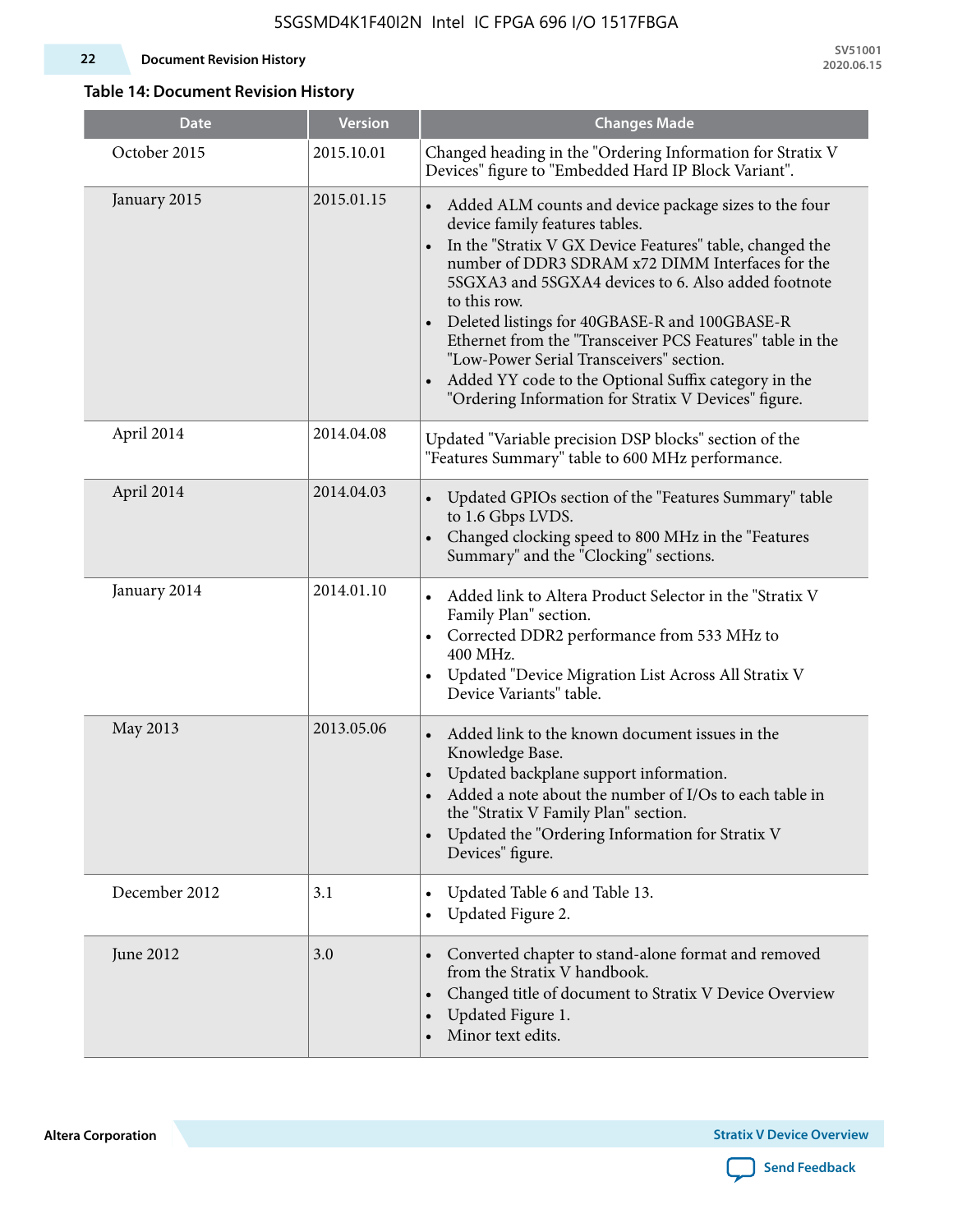**SV51001**

| <b>Date</b>    | <b>Version</b> | <b>Changes Made</b>                                                                                                                                                                                                                                                |
|----------------|----------------|--------------------------------------------------------------------------------------------------------------------------------------------------------------------------------------------------------------------------------------------------------------------|
| February 2012  | 2.3            | Updated Table 1-2, Table 1-3, Table 1-4, and Table 1-5.<br>Updated Figure 1-2.<br>$\bullet$<br>Updated "Automatic Single Event Upset Error Detection<br>and Correction" on page 18.<br>Minor text edits.<br>$\bullet$                                              |
| December 2011  | 2.2            | Updated Table 1-2 and Table 1-3.                                                                                                                                                                                                                                   |
| November 2011  | 2.1            | Changed Stratix V GT transceiver speed from 28 Gbps to<br>28.05 Gbps.<br>Updated Figure 1-2.<br>$\bullet$                                                                                                                                                          |
| November 2011  | 2.0            | Revised Figure 1-2.<br>Updated Table 1-5.<br>Minor text edits.                                                                                                                                                                                                     |
| September 2011 | 1.10           | Updated Table 1-2, Table 1-3, and Table 1-4.                                                                                                                                                                                                                       |
| September 2011 | 1.9            | Updated Table 1-1, Table 1-2, Table 1-3, Table 1-4, and<br>Table $1-5$ .<br>Updated Figure 1-2.<br>Minor text edits.                                                                                                                                               |
| June 2011      | 1.8            | Changed 800 MHz to 1,066 MHz for DDR3 in Table 1-8<br>and in text.                                                                                                                                                                                                 |
| May 2011       | 1.7            | For Stratix V GT devices, changed 14.1 Gbps to<br>12.5 Gbps.<br>• Changed Configuration via PCIe to Configuration via<br>Protocol<br>Updated Table 1–1, Table 1–2, Table 1–3, Table 1–4,<br>$\bullet$<br>Table 1-5, and Table 1-6.<br>• Chapter moved to Volume 1. |
| January 2011   | 1.6            | Added Stratix V GS information.<br>Updated tables listing device features.<br>Added device migration information.<br>$\bullet$<br>Updated 12.5-Gbps transceivers to 14.1-Gbps<br>$\bullet$<br>transceivers                                                         |
| December 2010  | 1.5            | Updated Table 1-1.                                                                                                                                                                                                                                                 |
| December 2010  | 1.4            | Updated Table 1-1.<br>Updated Figure 1-2.<br>Converted to the new template.<br>Minor text edits.                                                                                                                                                                   |

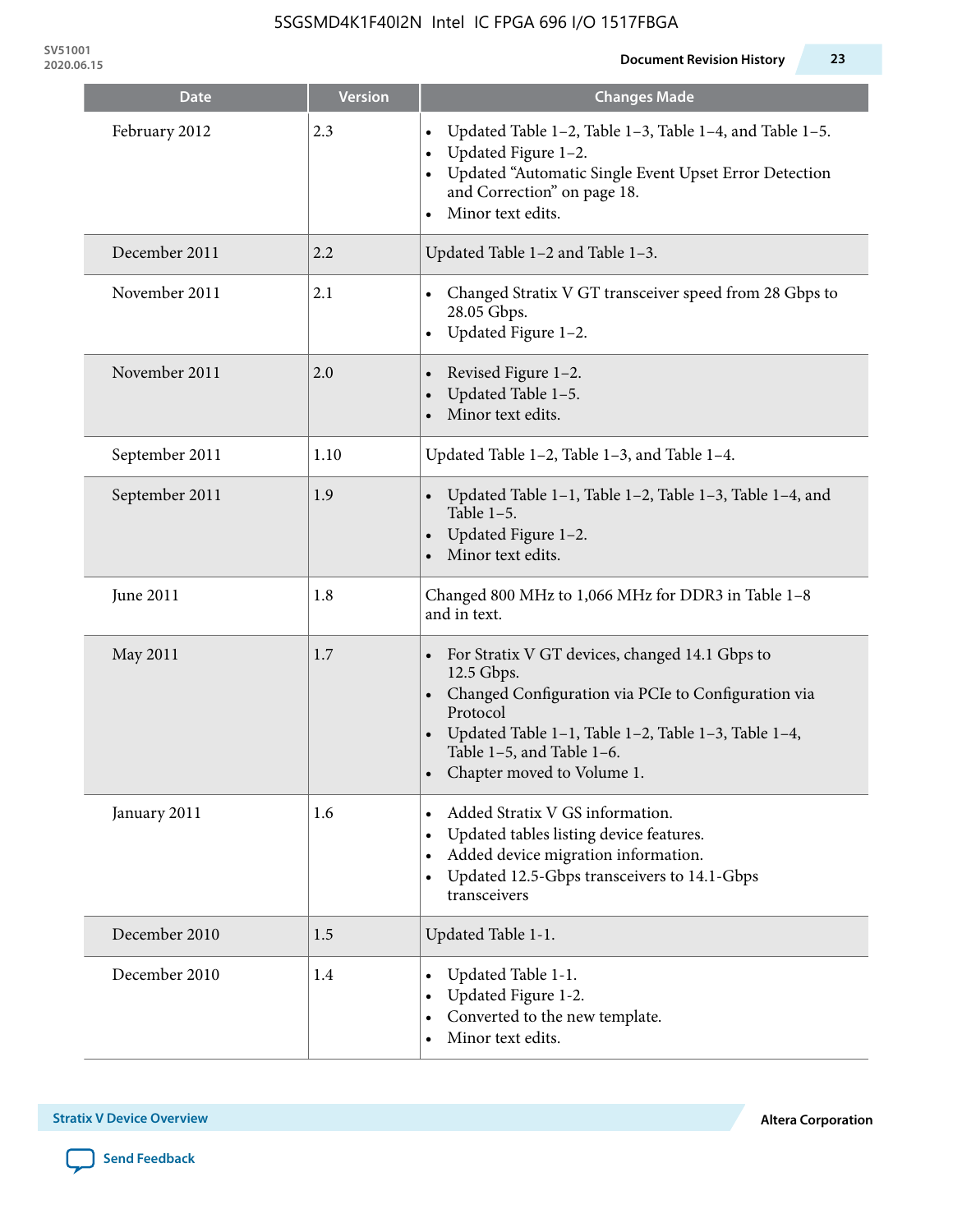### 5SGSMD4K1F40I2N Intel IC FPGA 696 I/O 1517FBGA



| <b>Date</b>      | <b>Version</b> | <b>Changes Made</b>                                                                                                                                                                                                                                                                                                                                                                               |
|------------------|----------------|---------------------------------------------------------------------------------------------------------------------------------------------------------------------------------------------------------------------------------------------------------------------------------------------------------------------------------------------------------------------------------------------------|
| <b>July 2010</b> | 1.3            | Updated Table 1-5                                                                                                                                                                                                                                                                                                                                                                                 |
| <b>July 2010</b> | 1.2            | Updated "Features Summary" on page 1-2<br>Updated resource counts in Table 1-1 and Table 1-2<br>Removed "Interlaken PCS Hard IP" and "10G Ethernet<br>Hard IP"<br>• Added "40G and 100G Ethernet Hard IP (Embedded<br>HardCopy Block)" on page 1-7<br>Added information about Configuration via PCIe<br>Added "Partial Reconfiguration" on page 1-12<br>Added "Ordering Information" on page 1-14 |
| May 2010         | 1.1            | Updated part numbers in Table 1-1 and Table 1-2                                                                                                                                                                                                                                                                                                                                                   |
| April 2010       | 1.0            | Initial release                                                                                                                                                                                                                                                                                                                                                                                   |

**Altera Corporation**